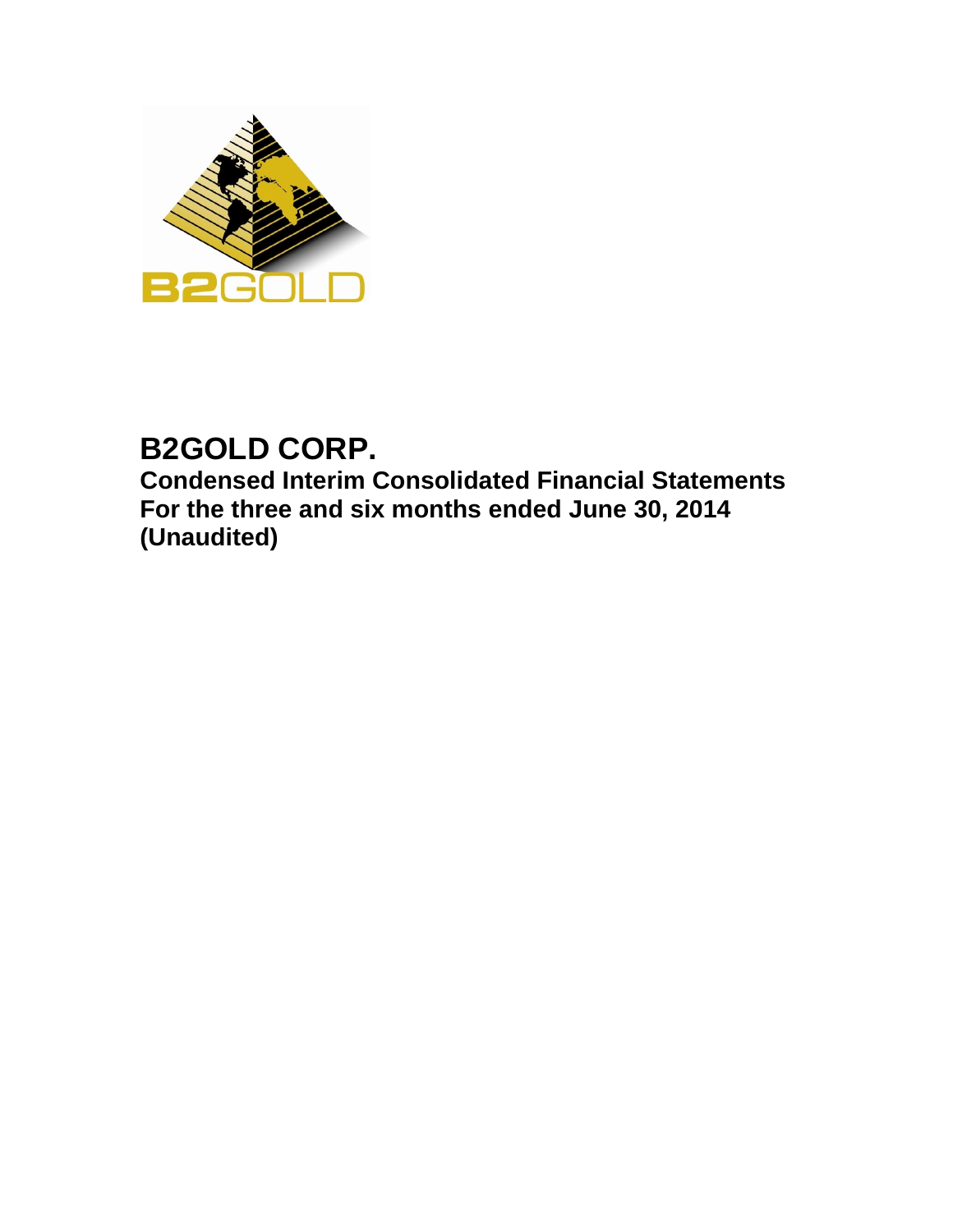### **B2GOLD CORP. CONDENSED INTERIM CONSOLIDATED STATEMENTS OF OPERATIONS FOR THE THREE AND SIX MONTHS ENDED JUNE 30**

\_\_\_\_\_\_\_\_\_\_\_\_\_\_\_\_\_\_\_\_\_\_\_\_\_\_\_\_\_\_\_\_\_\_\_\_\_\_\_\_\_\_\_\_\_\_\_\_\_\_\_\_\_\_\_\_\_\_\_\_\_\_\_\_\_\_\_\_\_\_\_\_\_\_\_\_\_\_\_\_\_\_\_\_\_\_\_\_\_

(Expressed in thousands of United States dollars, except shares and per share amounts) (Unaudited)

|                                                                                                                                                                                                                                                                                                                     |          | For the three<br>months ended<br><b>June 30, 2014</b>                          |          | For the three<br>months ended<br>June 30, 2013                   |          | For the six<br>months ended<br>June 30, 2014                                  |                               | For the six<br>months ended<br>June 30, 2013                               |  |  |
|---------------------------------------------------------------------------------------------------------------------------------------------------------------------------------------------------------------------------------------------------------------------------------------------------------------------|----------|--------------------------------------------------------------------------------|----------|------------------------------------------------------------------|----------|-------------------------------------------------------------------------------|-------------------------------|----------------------------------------------------------------------------|--|--|
| Gold revenue                                                                                                                                                                                                                                                                                                        | \$       | 120,258                                                                        | \$       | 122,635                                                          | \$       | 249,278                                                                       | S                             | 277,488                                                                    |  |  |
| Cost of sales                                                                                                                                                                                                                                                                                                       |          |                                                                                |          |                                                                  |          |                                                                               |                               |                                                                            |  |  |
| <b>Production costs</b><br>Depreciation and depletion<br>Royalties and production taxes<br>Inventory fair value adjustments on CGA acquisition                                                                                                                                                                      |          | (65, 929)<br>(28, 380)<br>(3,976)                                              |          | (63, 428)<br>(18,906)<br>(4,100)<br>(515)                        |          | (128, 234)<br>(53, 690)<br>(8, 286)                                           |                               | (133, 773)<br>(33, 137)<br>(8,039)<br>(32, 869)                            |  |  |
| Total cost of sales                                                                                                                                                                                                                                                                                                 |          | (98, 285)                                                                      |          | (86, 949)                                                        |          | (190, 210)                                                                    |                               | (207, 818)                                                                 |  |  |
| Gross profit                                                                                                                                                                                                                                                                                                        |          | 21,973                                                                         |          | 35,686                                                           |          | 59,068                                                                        |                               | 69,670                                                                     |  |  |
| General and administrative<br>Share-based payments (Note 11)<br>Foreign exchange gains (losses)<br>CGA acquisition costs<br>Gain on sale of Brucejack royalty<br>Other                                                                                                                                              |          | (13,094)<br>(7, 337)<br>1,666<br>923                                           |          | (10, 509)<br>(6,070)<br>157<br>44,496<br>(1, 111)                |          | (20, 416)<br>(10, 728)<br>1,334<br>13                                         |                               | (17, 289)<br>(8,985)<br>(1,433)<br>(5, 859)<br>44,496<br>(2,306)           |  |  |
| <b>Operating income</b>                                                                                                                                                                                                                                                                                             |          | 4,131                                                                          |          | 62,649                                                           |          | 29,271                                                                        |                               | 78,294                                                                     |  |  |
| Loss on fair value of convertible notes (Note 10)<br>Community relations<br>Interest and financing expense<br>Realized losses on derivative instruments<br>Unrealized gains (losses) on derivative instruments<br>Accretion of mine restoration provisions<br>Write-down of long-term investments (Note 7)<br>Other |          | (4, 408)<br>(1,253)<br>(1, 152)<br>(318)<br>1,035<br>(298)<br>(2,745)<br>(388) |          | (2,599)<br>(428)<br>(790)<br>(4,035)<br>(652)<br>(14, 987)<br>70 |          | (42, 695)<br>(2,762)<br>(2, 147)<br>(884)<br>947<br>(596)<br>(3,007)<br>1,080 |                               | (3,297)<br>(775)<br>(1, 195)<br>(6, 449)<br>(1, 355)<br>(18, 481)<br>(244) |  |  |
| (Loss) income before taxes                                                                                                                                                                                                                                                                                          |          | (5, 396)                                                                       |          | 39,228                                                           |          | (20, 793)                                                                     |                               | 46,498                                                                     |  |  |
| Current income tax, withholding and other taxes<br>Deferred income tax recovery (expense)                                                                                                                                                                                                                           |          | (5, 925)<br>(208)                                                              |          | (3, 128)<br>(3,029)                                              |          | (15, 384)<br>670                                                              |                               | (9,616)<br>(3,748)                                                         |  |  |
| Net (loss) income for the period                                                                                                                                                                                                                                                                                    | \$       | $(11,529)$ \$                                                                  |          | 33,071                                                           | \$       | $(35,507)$ \$                                                                 |                               | 33,134                                                                     |  |  |
| Attributable to:<br>Shareholders of the Company<br>Non-controlling interests                                                                                                                                                                                                                                        | \$       | (11, 547)<br>18                                                                | - \$     | 33,071                                                           | \$       | (35, 552)<br>45                                                               | \$                            | 33,134                                                                     |  |  |
| Net (loss) income for the period                                                                                                                                                                                                                                                                                    | Þ        | $(11,529)$ \$                                                                  |          | 33,071                                                           | P.       | $(35,507)$ \$                                                                 |                               | 33,134                                                                     |  |  |
| (Loss) earnings per share (attributable to shareholders<br>of the Company)<br>Basic<br><b>Diluted</b>                                                                                                                                                                                                               | \$<br>\$ | (0.02)<br>(0.02)                                                               | \$<br>\$ | 0.05<br>0.05                                                     | \$<br>\$ | (0.05)<br>(0.05)                                                              | \$<br>$\sqrt[6]{\frac{1}{2}}$ | 0.05<br>0.05                                                               |  |  |
| Weighted average number of common shares<br>outstanding (in thousands)<br>Basic                                                                                                                                                                                                                                     |          | 674,877                                                                        |          | 643,681                                                          |          | 673,381                                                                       |                               | 622.663                                                                    |  |  |
| Diluted                                                                                                                                                                                                                                                                                                             |          | 674,877                                                                        |          | 646,609                                                          |          | 673,381                                                                       |                               | 626,965                                                                    |  |  |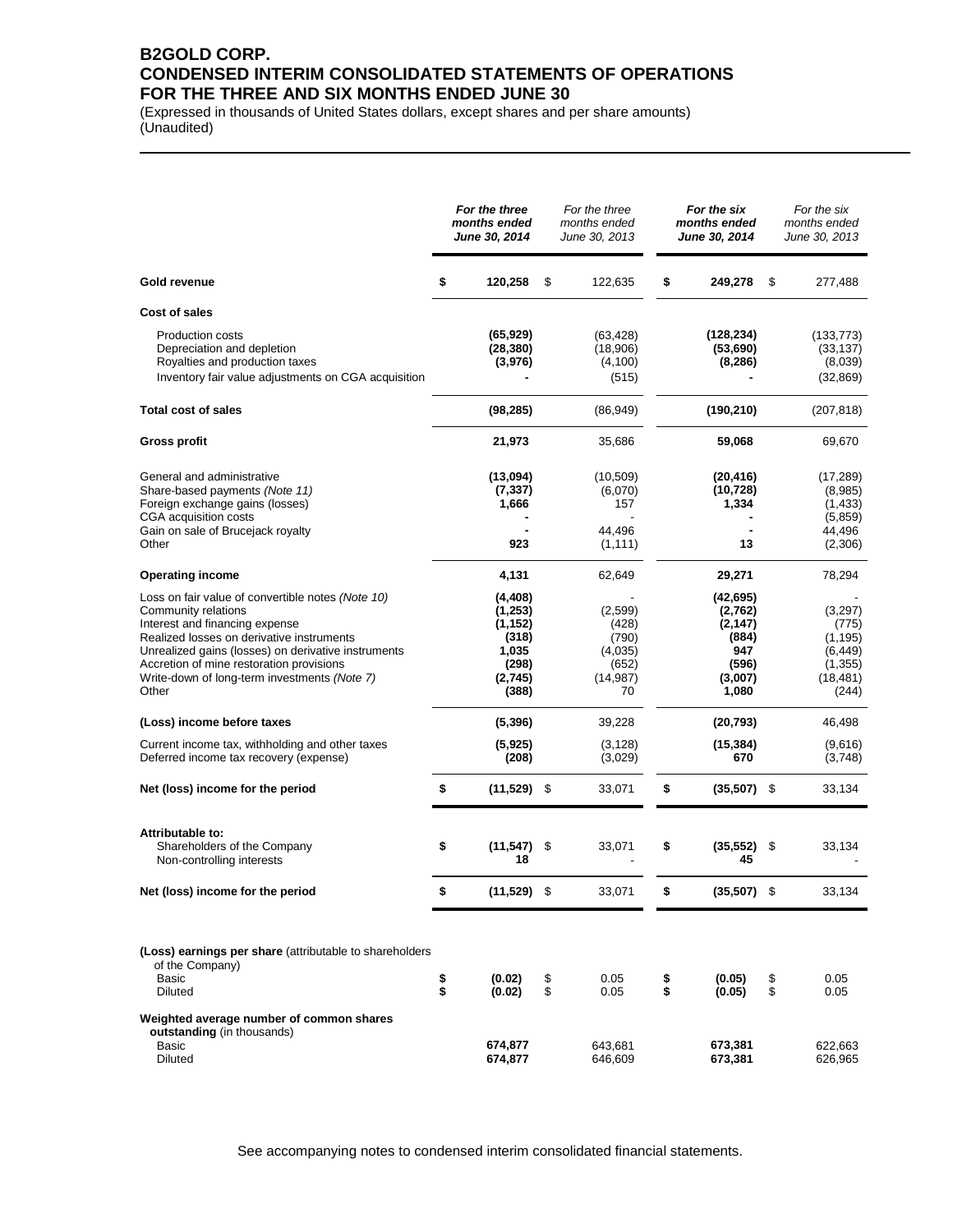### **B2GOLD CORP. CONDENSED INTERIM CONSOLIDATED STATEMENTS OF COMPREHENSIVE INCOME FOR THE THREE AND SIX MONTHS ENDED JUNE 30**

\_\_\_\_\_\_\_\_\_\_\_\_\_\_\_\_\_\_\_\_\_\_\_\_\_\_\_\_\_\_\_\_\_\_\_\_\_\_\_\_\_\_\_\_\_\_\_\_\_\_\_\_\_\_\_\_\_\_\_\_\_\_\_\_\_\_\_\_\_\_\_\_\_\_\_\_\_\_\_\_\_\_\_\_\_\_\_\_\_

(Expressed in thousands of United States dollars) (Unaudited)

|                                                                                                                  | For the three<br>months ended<br>June 30, 2014 |                    | For the three<br>months ended<br>June 30, 2013 |           | For the six<br>months ended<br>June 30, 2014 |                  | For the six<br>months ended<br>June 30, 2013 |           |
|------------------------------------------------------------------------------------------------------------------|------------------------------------------------|--------------------|------------------------------------------------|-----------|----------------------------------------------|------------------|----------------------------------------------|-----------|
| Net (loss) income for the period                                                                                 | S                                              | (11, 529)          | \$                                             | 33,071    | \$                                           | (35, 507)        | S                                            | 33,134    |
| Other comprehensive (loss) income                                                                                |                                                |                    |                                                |           |                                              |                  |                                              |           |
| Items that may be reclassified subsequently to net<br>earnings:<br>- Exchange differences on translating foreign |                                                |                    |                                                |           |                                              |                  |                                              |           |
| operations<br>- Unrealized gain (loss) on investments, net of                                                    |                                                | (3,532)            |                                                | (12, 863) |                                              | (859)            |                                              | (22,014)  |
| deferred tax expense (Note 7)<br>Reclassification adjustment for impairment loss on                              |                                                | 1,754              |                                                |           |                                              | 2,577            |                                              | (3, 138)  |
| investment to net earnings (Note 7)                                                                              |                                                |                    |                                                | 3,138     |                                              |                  |                                              | 4,545     |
| Other comprehensive (loss) income for the period                                                                 |                                                | (1,778)            |                                                | (9, 725)  |                                              | 1,718            |                                              | (20, 607) |
| Total comprehensive (loss) income for the period                                                                 | \$                                             | (13, 307)          | \$                                             | 23,346    | \$                                           | (33,789)         | \$                                           | 12,527    |
| Total other comprehensive (loss) income<br>attributable to:                                                      |                                                |                    |                                                |           |                                              |                  |                                              |           |
| Shareholders of the Company<br>Non-controlling interests                                                         | \$                                             | (1, 425)<br>(353)  | \$                                             | (9, 725)  | \$                                           | 1,804<br>(86)    | \$                                           | (20, 607) |
|                                                                                                                  | \$                                             | (1,778)            | \$                                             | (9, 725)  | \$                                           | 1,718            | \$                                           | (20, 607) |
| Total comprehensive (loss) income attributable to:<br>Shareholders of the Company<br>Non-controlling interests   | \$                                             | (12, 972)<br>(335) | \$                                             | 23,346    | \$                                           | (33,748)<br>(41) | \$                                           | 12,527    |
|                                                                                                                  | \$                                             | (13, 307)          | \$                                             | 23,346    | \$                                           | (33,789)         | \$                                           | 12,527    |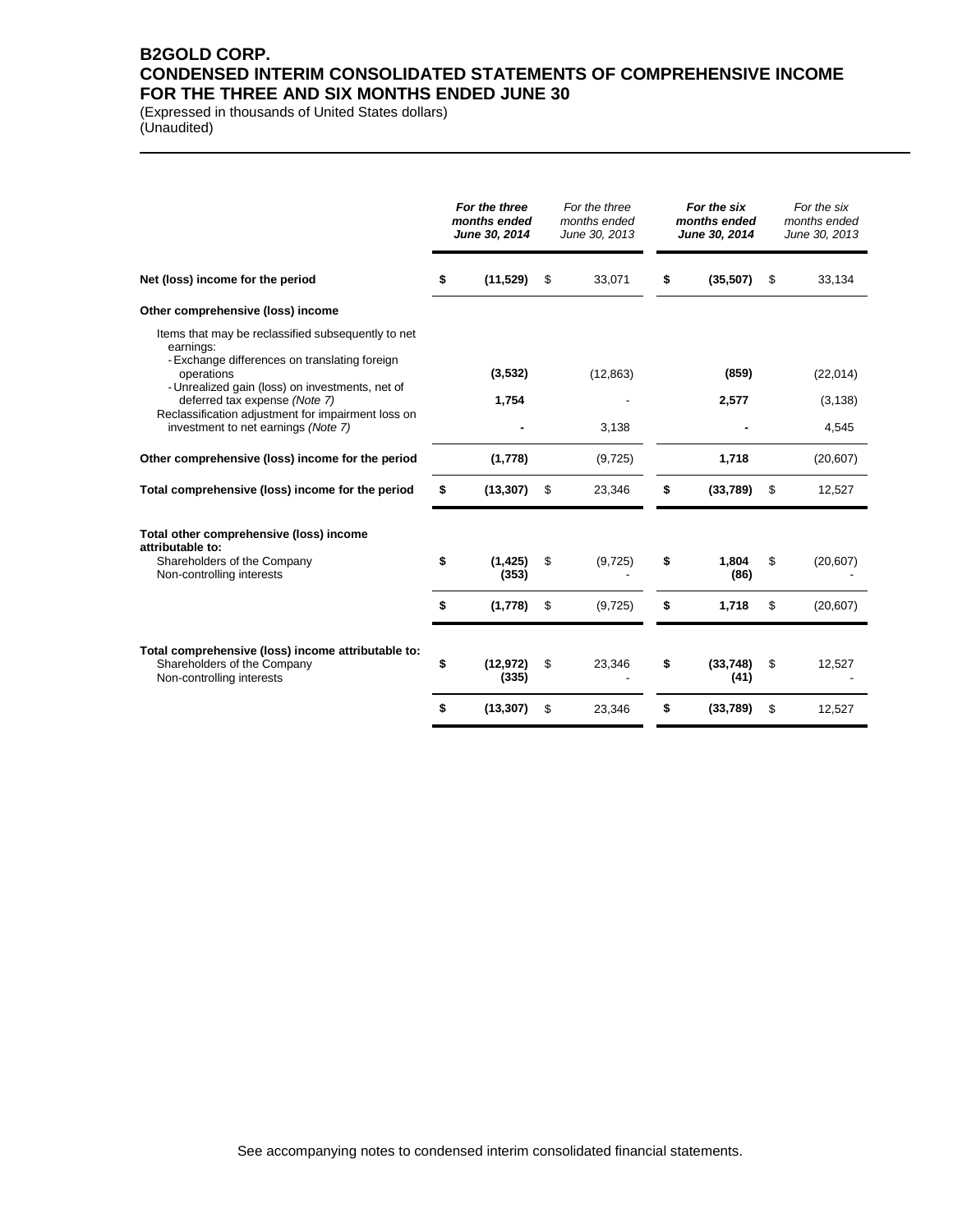### **B2GOLD CORP. CONDENSED INTERIM CONSOLIDATED STATEMENTS OF CASH FLOWS FOR THE THREE AND SIX MONTHS ENDED JUNE 30**

\_\_\_\_\_\_\_\_\_\_\_\_\_\_\_\_\_\_\_\_\_\_\_\_\_\_\_\_\_\_\_\_\_\_\_\_\_\_\_\_\_\_\_\_\_\_\_\_\_\_\_\_\_\_\_\_\_\_\_\_\_\_\_\_\_\_\_\_\_\_\_\_\_\_\_\_\_\_\_\_\_\_\_\_\_\_\_\_\_

(Expressed in thousands of United States dollars) (Unaudited)

|                                                                                                            | For the three<br>months ended<br>June 30, 2014 | For the three<br>months ended<br>June 30, 2013 | For the six<br>months ended<br>June 30, 2014 | For the six<br>months ended<br>June 30, 2013 |
|------------------------------------------------------------------------------------------------------------|------------------------------------------------|------------------------------------------------|----------------------------------------------|----------------------------------------------|
| <b>Operating activities</b>                                                                                |                                                |                                                |                                              |                                              |
| Net (loss) income for the period<br>Mine restoration provisions settled                                    | \$<br>(11, 529)<br>(353)                       | \$<br>33,071<br>(399)                          | \$<br>(35, 507)<br>(609)                     | \$<br>33,134<br>(594)                        |
| Non-cash charges (credits)                                                                                 |                                                |                                                |                                              |                                              |
| Depreciation and depletion<br>Loss on fair value of convertible notes (Note 10)                            | 28,380<br>4,408                                | 18,906                                         | 53,690<br>42,695                             | 33,137                                       |
| Share-based payments (Note 11)                                                                             | 7,337                                          | 6,070                                          | 10,728                                       | 8,985                                        |
| Write-down of long-term investments (Note 7)                                                               | 2,745                                          | 14,987                                         | 3,007                                        | 18,481                                       |
| Deferred income tax (recovery) expense<br>Unrealized loss (gain) on derivative instruments                 | 208<br>(1,035)                                 | 3,029<br>4,035                                 | (670)<br>(947)                               | 3,748<br>6,449                               |
| Accretion of mine restoration provisions                                                                   | 298                                            | 652                                            | 596                                          | 1,355                                        |
| Gain on sale of Brucejack royalty                                                                          |                                                | (44, 496)                                      |                                              | (44, 496)                                    |
| Inventory fair value adjustments on CGA acquisition<br>Amortization of deferred revenue                    |                                                | 515<br>(9, 387)                                |                                              | 32,869<br>(18, 782)                          |
| Other                                                                                                      | (582)                                          | 7,433                                          | 195                                          | 7,126                                        |
| Cash provided by operating activities before changes in                                                    |                                                |                                                |                                              |                                              |
| non-cash working capital                                                                                   | 29,877                                         | 34,416                                         | 73,178                                       | 81,412                                       |
| Changes in non-cash working capital (Note 14)                                                              | 256                                            | (7,868)                                        | (22, 323)                                    | (2,668)                                      |
| Changes in long-term value added tax receivables                                                           | (5, 917)                                       | (2,870)                                        | (8,902)                                      | (4, 723)                                     |
| Cash provided by operating activities                                                                      | 24,216                                         | 23,678                                         | 41.953                                       | 74,021                                       |
| <b>Financing activities</b>                                                                                |                                                |                                                |                                              |                                              |
| Revolving credit facilities, net drawdowns (Note 10)<br>Otjikoto equipment loan facility, drawdowns net of | 25,000                                         | 25,000                                         | 25,000                                       | 50,000                                       |
| transaction costs (Note 10)                                                                                | 8,385                                          |                                                | 19,711                                       |                                              |
| Repayment of Otjikoto equipment loan facility                                                              | (1, 897)                                       |                                                | (2, 405)                                     |                                              |
| Payment of finance lease obligations (Note 10)<br>Repayment of Libertad equipment loan                     | (14, 409)<br>(222)                             | (2, 101)<br>(150)                              | (16, 017)<br>(377)                           | (3,864)<br>(150)                             |
| Masbate project loan repayments                                                                            |                                                | (14, 043)                                      |                                              | (18, 524)                                    |
| Common shares issued for cash                                                                              | 382<br>(1, 100)                                | 655<br>9,000                                   | 1,796                                        | 1,954<br>9,000                               |
| Restricted cash movement (Note 9)<br>Interest and commitment fees paid                                     | (1, 213)                                       | (865)                                          | (3,069)<br>(7,237)                           | (1,300)                                      |
| Financing costs relating to credit facility                                                                |                                                | (3,779)                                        |                                              | (3, 779)                                     |
| Cash provided by financing activities                                                                      | 14,926                                         | 13,717                                         | 17,402                                       | 33,337                                       |
| <b>Investing activities</b>                                                                                |                                                |                                                |                                              |                                              |
| Expenditures on mining interests:                                                                          |                                                |                                                |                                              |                                              |
| Otjikoto, mine construction<br>Otjikoto, mobile mine equipment                                             | (39, 123)<br>(212)                             | (35,038)<br>(22, 893)                          | (89, 032)<br>(6,973)                         | (42, 875)<br>(22, 893)                       |
| Otjikoto, power plant                                                                                      | 379                                            |                                                | (3,052)                                      |                                              |
| Otjikoto, prestripping<br>Gramalote, prefeasibility and exploration                                        | (3,257)                                        |                                                | (4,639)                                      |                                              |
| Masbate Mine, development and sustaining capital                                                           | (4,881)<br>(16, 404)                           | (17,708)<br>(6,617)                            | (8, 136)<br>(25, 935)                        | (32, 545)<br>(10, 813)                       |
| Libertad Mine, development and sustaining capital                                                          | (9, 546)                                       | (7, 147)                                       | (15, 937)                                    | (12, 105)                                    |
| Libertad Mine, Jabali development<br>Limon Mine, development and sustaining capital                        | (998)<br>(5, 346)                              | (4, 611)<br>(3,941)                            | (2, 382)<br>(10, 186)                        | (8, 127)<br>(7,986)                          |
| Other exploration and development (Note 14)                                                                | (8, 275)                                       | (9,097)                                        | (16, 453)                                    | (15, 807)                                    |
| Cash received for EVI preference shares                                                                    |                                                |                                                | 5,487                                        |                                              |
| Purchase of EVI preference shares<br>Cash acquired on CGA acquisition                                      |                                                |                                                |                                              | (6, 458)<br>56,088                           |
| CGA acquisition costs paid                                                                                 |                                                |                                                |                                              | (16, 012)                                    |
| Cash proceeds from sale of Brucejack royalty                                                               |                                                | 44,496                                         |                                              | 44,496                                       |
| Purchase of long-term investments<br>Other                                                                 | (736)<br>534                                   | 140                                            | (736)<br>697                                 | (3,997)<br>(617)                             |
| Cash used by investing activities                                                                          | (87, 865)                                      | (62, 416)                                      | (177, 277)                                   | (79, 651)                                    |
|                                                                                                            |                                                |                                                |                                              |                                              |
| (Decrease) increase in cash and cash equivalents                                                           | (48, 723)                                      | (25, 021)                                      | (117,922)                                    | 27,707                                       |
| Cash and cash equivalents, beginning of period                                                             | 183,537                                        | 120,677                                        | 252,736                                      | 67,949                                       |
| Cash and cash equivalents, end of period                                                                   | \$<br>134,814                                  | \$<br>95,656                                   | \$<br>134,814                                | \$<br>95,656                                 |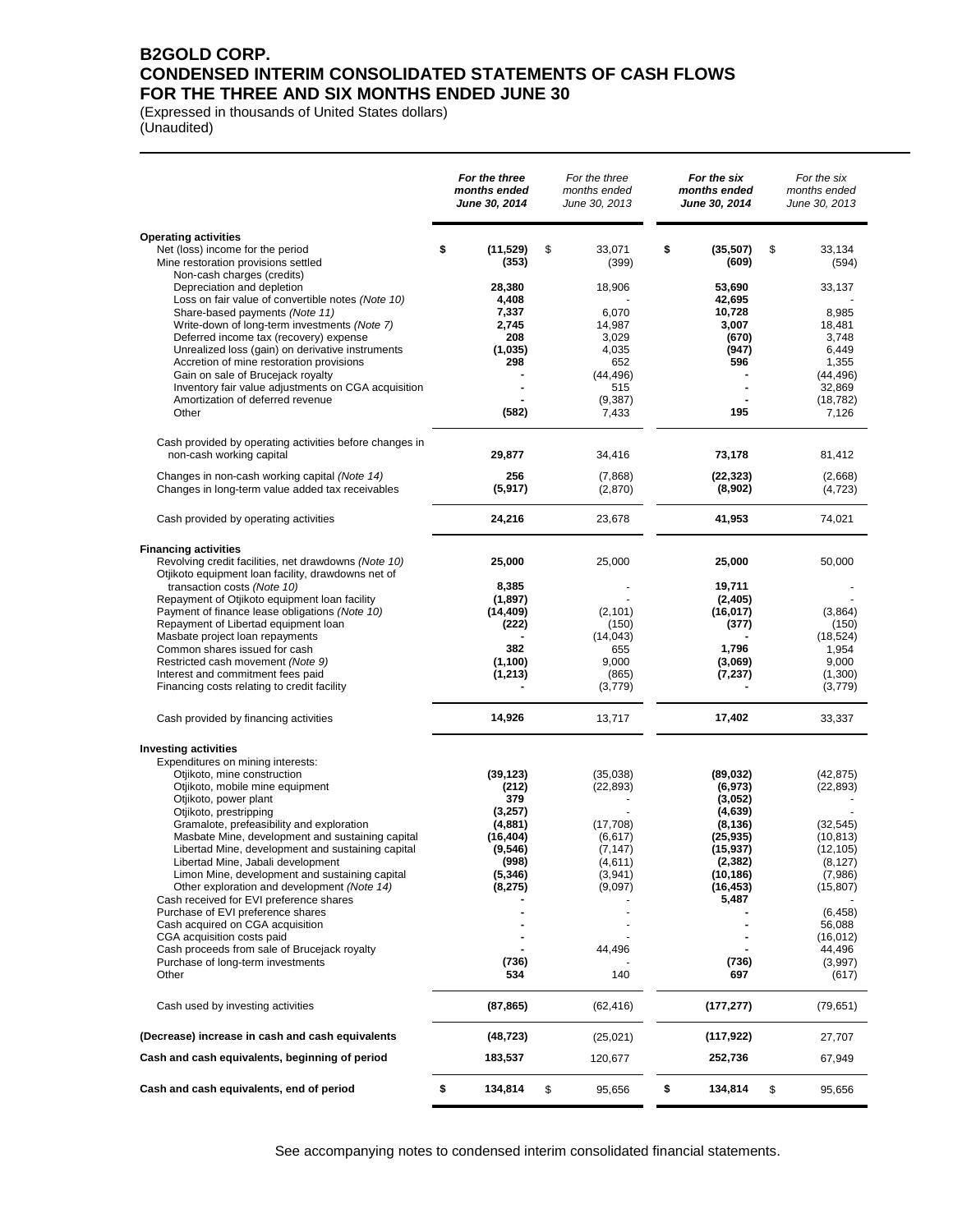### **B2GOLD CORP. CONDENSED INTERIM CONSOLIDATED BALANCE SHEETS**

(Expressed in thousands of United States dollars) (Unaudited)

|                                                                                                                                                                                                                                                                                    | As at<br><b>June 30,</b><br>2014                        | As at<br>December 31,<br>2013                             |
|------------------------------------------------------------------------------------------------------------------------------------------------------------------------------------------------------------------------------------------------------------------------------------|---------------------------------------------------------|-----------------------------------------------------------|
| <b>Assets</b><br><b>Current</b><br>Cash and cash equivalents<br>Accounts receivable and prepaids<br>Value-added and other tax receivables<br>Inventories (Note 6)                                                                                                                  | \$<br>134,814<br>18,055<br>33,204<br>80,298             | \$<br>252,736<br>26,273<br>19,823<br>75,665               |
|                                                                                                                                                                                                                                                                                    | 266,371                                                 | 374,497                                                   |
| Long-term investments (carried at quoted market values) (Note 7)                                                                                                                                                                                                                   | 23,969                                                  | 20,769                                                    |
| Value-added tax receivables                                                                                                                                                                                                                                                        | 34,907                                                  | 28,875                                                    |
| Mining interests (Note 8 and Note 18 - Schedules)<br>- Owned by subsidiaries<br>- Investments in joint ventures                                                                                                                                                                    | 1,629,496<br>158,350                                    | 1,517,277<br>150,168                                      |
| Goodwill                                                                                                                                                                                                                                                                           | 202,070                                                 | 202,070                                                   |
| <b>Other assets (Note 9)</b>                                                                                                                                                                                                                                                       | 19,062                                                  | 16,070                                                    |
|                                                                                                                                                                                                                                                                                    | \$<br>2,334,225                                         | \$<br>2,309,726                                           |
| Liabilities<br><b>Current</b><br>Accounts payable and accrued liabilities<br>Current taxes payable<br>Current portion of long-term debt (Note 10)<br>Current portion of unrealized fair value of derivative instruments<br>Current portion of mine restoration provisions<br>Other | \$<br>43,794<br>13,375<br>10,496<br>909<br>1,345<br>509 | \$<br>65,812<br>15,658<br>12,965<br>2,563<br>1,351<br>472 |
|                                                                                                                                                                                                                                                                                    | 70,428                                                  | 98,821                                                    |
| Unrealized fair value of derivative instruments                                                                                                                                                                                                                                    | 848                                                     | 205                                                       |
| Long-term debt (Note 10)                                                                                                                                                                                                                                                           | 373,056                                                 | 300,447                                                   |
| Mine restoration provisions                                                                                                                                                                                                                                                        | 45,443                                                  | 45,449                                                    |
| Deferred income taxes                                                                                                                                                                                                                                                              | 187,205                                                 | 186,811                                                   |
| <b>Employee benefits obligation</b>                                                                                                                                                                                                                                                | 5,261                                                   | 6,626                                                     |
|                                                                                                                                                                                                                                                                                    | 682,241                                                 | 638,359                                                   |
| <b>Equity</b><br>Shareholders' equity<br>Share capital (Note 11)                                                                                                                                                                                                                   |                                                         |                                                           |
| Issued: 678,785,411 common shares (Dec 31, 2013 - 674,719,721)                                                                                                                                                                                                                     | 1,532,132                                               | 1,519,217                                                 |
| Contributed surplus                                                                                                                                                                                                                                                                | 53,883                                                  | 52,333                                                    |
| Accumulated other comprehensive loss                                                                                                                                                                                                                                               | (38, 735)                                               | (40, 539)                                                 |
| Retained earnings                                                                                                                                                                                                                                                                  | 97,088                                                  | 132,640                                                   |
|                                                                                                                                                                                                                                                                                    | 1,644,368                                               | 1,663,651                                                 |
| Non-controlling interests                                                                                                                                                                                                                                                          | 7,616                                                   | 7,716                                                     |
|                                                                                                                                                                                                                                                                                    | 1,651,984                                               | 1,671,367                                                 |
|                                                                                                                                                                                                                                                                                    | \$<br>2,334,225                                         | \$<br>2,309,726                                           |
| Approved by the Board<br>"Clive T. Johnson"<br>Director                                                                                                                                                                                                                            | "Robert J. Gayton"                                      | Director                                                  |

\_\_\_\_\_\_\_\_\_\_\_\_\_\_\_\_\_\_\_\_\_\_\_\_\_\_\_\_\_\_\_\_\_\_\_\_\_\_\_\_\_\_\_\_\_\_\_\_\_\_\_\_\_\_\_\_\_\_\_\_\_\_\_\_\_\_\_\_\_\_\_\_\_\_\_\_\_\_\_\_\_\_\_\_\_\_\_\_\_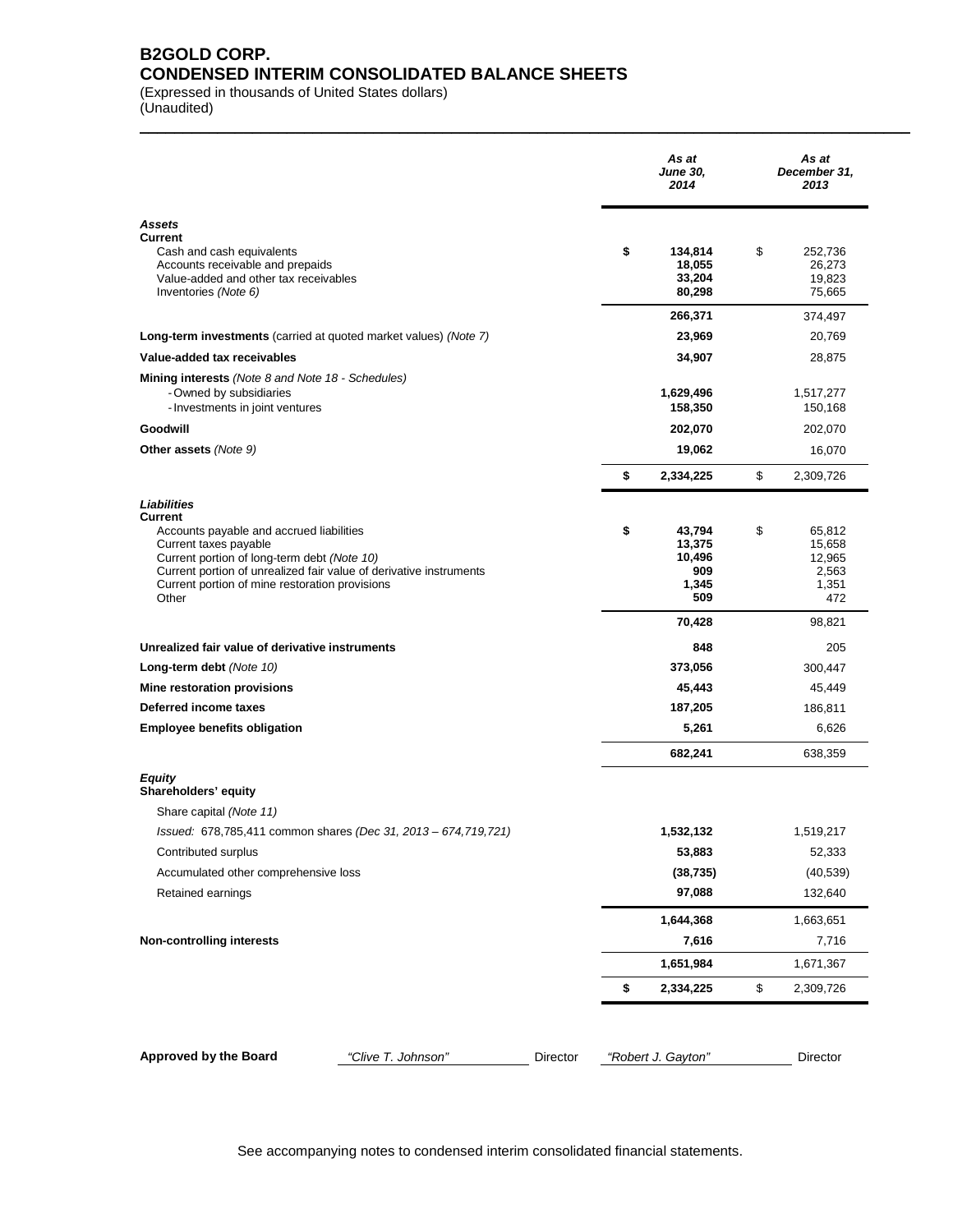### **B2GOLD CORP. CONDENSED INTERIM CONSOLIDATED STATEMENTS OF CHANGES IN EQUITY FOR THE SIX MONTHS ENDED JUNE 30**

(Expressed in thousands of United States dollars) (Unaudited)

|                                                                           |                           | 2014                    |    |                        |    |                                               |    |                             |    |                                  |                 |
|---------------------------------------------------------------------------|---------------------------|-------------------------|----|------------------------|----|-----------------------------------------------|----|-----------------------------|----|----------------------------------|-----------------|
|                                                                           | <b>Shares</b><br>('000's) | <b>Share</b><br>capital |    | Contributed<br>surplus |    | Accumulated<br>other<br>comprehensive<br>loss |    | <b>Retained</b><br>earnings |    | Non-<br>controlling<br>interests | Total<br>equity |
| Balance at December 31, 2013                                              | 674,720                   | \$1,519,217             | \$ | 52,333                 | \$ | (40, 539)                                     | S  | 132,640                     | \$ | 7,716                            | \$1,671,367     |
| January 1, 2014 to June 30,<br>2014:                                      |                           |                         |    |                        |    |                                               |    |                             |    |                                  |                 |
| Net loss for the period<br>Cumulative translation                         |                           |                         |    |                        |    |                                               |    | (35, 552)                   |    | 45                               | (35, 507)       |
| adjustment                                                                |                           |                         |    |                        |    | (773)                                         |    |                             |    | (145)                            | (918)           |
| Unrealized gain on<br>investments<br>Shares issued on exercise of         |                           |                         |    |                        |    | 2,577                                         |    |                             |    |                                  | 2,577           |
| stock options                                                             | 1,587                     | 1,796                   |    |                        |    |                                               |    |                             |    |                                  | 1,796           |
| Shares issued on vesting of<br><b>RSU</b><br>Shares issued from incentive | 2,478                     | 7,805                   |    | (7, 805)               |    |                                               |    |                             |    |                                  |                 |
| plan                                                                      |                           | 15                      |    |                        |    |                                               |    |                             |    |                                  | 15              |
| Share based payments -<br>expensed<br>Share based payments -              |                           |                         |    | 10,728                 |    |                                               |    |                             |    |                                  | 10,728          |
| capitalized to mining<br>interests<br>Transfer to share capital on        |                           |                         |    | 1,926                  |    |                                               |    |                             |    |                                  | 1,926           |
| exercise of stock options<br>and incentive plan                           |                           | 3,299                   |    | (3,299)                |    |                                               |    |                             |    |                                  |                 |
| Balance at June 30, 2014                                                  | 678,785                   | \$1,532,132             | \$ | 53,883                 | \$ | (38, 735)                                     | \$ | 97,088                      | \$ | 7,616                            | \$1,651,984     |

\_\_\_\_\_\_\_\_\_\_\_\_\_\_\_\_\_\_\_\_\_\_\_\_\_\_\_\_\_\_\_\_\_\_\_\_\_\_\_\_\_\_\_\_\_\_\_\_\_\_\_\_\_\_\_\_\_\_\_\_\_\_\_\_\_\_\_\_\_\_\_\_\_\_\_\_\_\_\_\_\_\_\_\_\_\_\_\_\_

|                                                           |                           |                         |                               | 2013                                          |                             |                                  |                        |
|-----------------------------------------------------------|---------------------------|-------------------------|-------------------------------|-----------------------------------------------|-----------------------------|----------------------------------|------------------------|
|                                                           | <b>Shares</b><br>('000's) | <b>Share</b><br>capital | <b>Contributed</b><br>surplus | Accumulated<br>other<br>comprehensive<br>loss | <b>Retained</b><br>earnings | Non-<br>controlling<br>interests | <b>Total</b><br>equity |
| Balance at December 31, 2012                              | 393,308                   | \$<br>468,550           | \$<br>35,383                  | \$<br>(6, 793)                                | \$<br>62,807                | \$<br>6,372                      | \$<br>566,319          |
| January 1, 2013 to June 30,                               |                           |                         |                               |                                               |                             |                                  |                        |
| Net income for the period<br>Shares issued for CGA        |                           |                         |                               |                                               | 33,134                      |                                  | 33,134                 |
| Mining acquisition                                        | 251,973                   | 984,870                 |                               |                                               |                             |                                  | 984,870                |
| Cumulative translation                                    |                           |                         |                               |                                               |                             |                                  |                        |
| adjustment                                                |                           |                         |                               | (22, 014)                                     |                             | (897)                            | (22, 911)              |
| Reclassify unrealized loss on<br>investment from AOCL to  |                           |                         |                               |                                               |                             |                                  |                        |
| income statement                                          |                           |                         |                               | 4,545                                         |                             |                                  | 4,545                  |
| Unrealized loss on                                        |                           |                         |                               |                                               |                             |                                  |                        |
| investments                                               |                           |                         |                               | (3, 138)                                      |                             |                                  | (3, 138)               |
| Shares issued on exercise of                              |                           |                         |                               |                                               |                             |                                  |                        |
| stock options                                             | 1,227                     | 1,954                   |                               |                                               |                             |                                  | 1,954                  |
| Shares issued on vesting of                               |                           |                         |                               |                                               |                             |                                  |                        |
| <b>RSU</b>                                                | 1,850                     | 5,960                   | (5,960)                       |                                               |                             |                                  |                        |
| Shares issued to EVI                                      | 2,513                     | 7,600                   |                               |                                               |                             |                                  | 7,600                  |
| Share based payments -                                    |                           |                         |                               |                                               |                             |                                  |                        |
| expensed                                                  |                           |                         | 8,985                         |                                               |                             |                                  | 8,985                  |
| Share based payments -                                    |                           |                         |                               |                                               |                             |                                  |                        |
| capitalized to mining                                     |                           |                         |                               |                                               |                             |                                  |                        |
| interests                                                 |                           |                         | 2,473                         |                                               |                             |                                  | 2,473                  |
| Tax benefit related to share                              |                           |                         |                               |                                               |                             |                                  |                        |
| issue costs                                               |                           | 1,972                   |                               |                                               |                             |                                  | 1.972                  |
| Transfer to share capital on<br>exercise of stock options |                           | 801                     | (801)                         |                                               |                             |                                  |                        |
| Balance at June 30, 2013                                  | 650,871                   | \$1,471,707             | \$<br>40,080                  | \$<br>(27, 400)                               | \$<br>95,941                | \$<br>5,475                      | \$1,585,803            |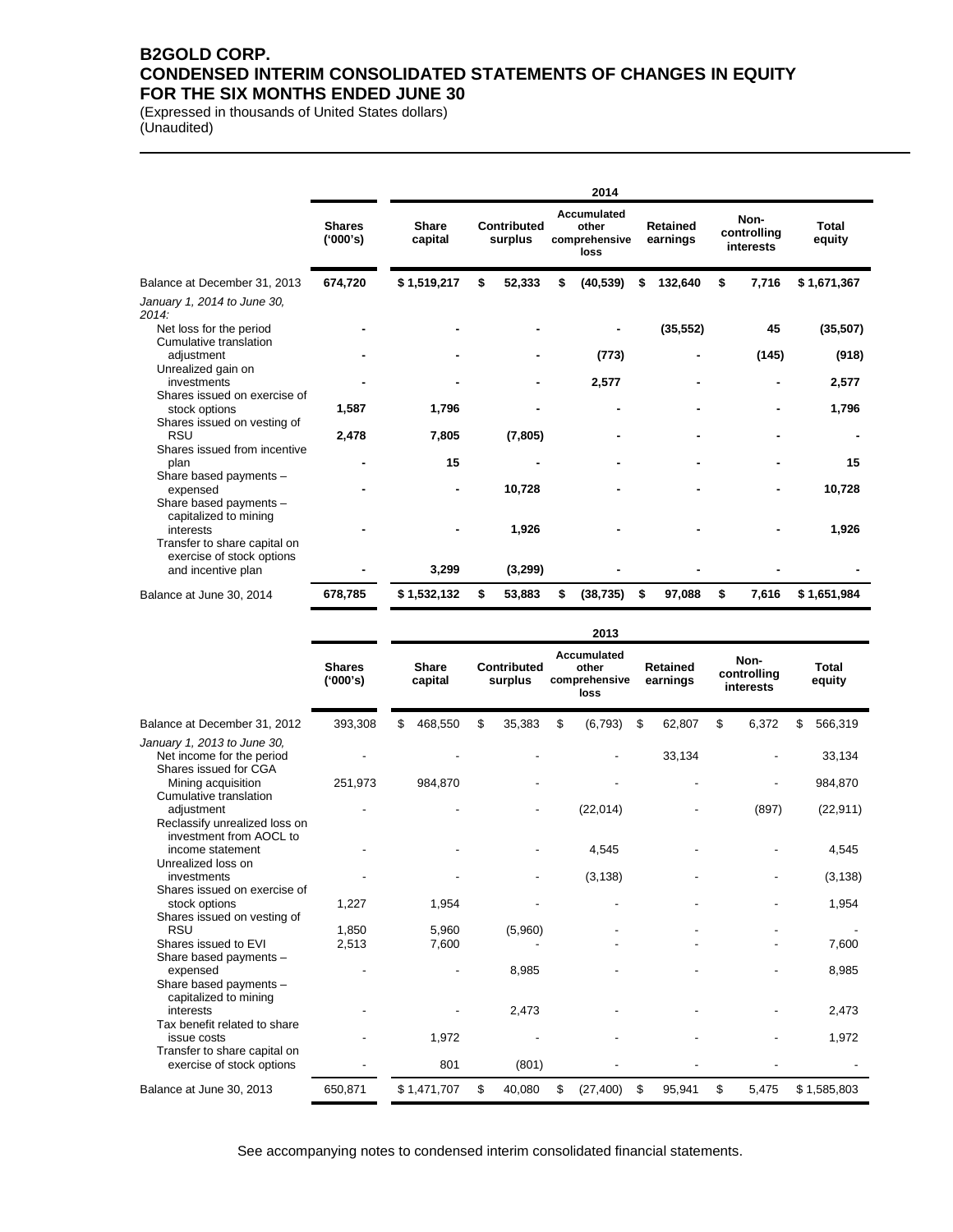\_\_\_\_\_\_\_\_\_\_\_\_\_\_\_\_\_\_\_\_\_\_\_\_\_\_\_\_\_\_\_\_\_\_\_\_\_\_\_\_\_\_\_\_\_\_\_\_\_\_\_\_\_\_\_\_\_\_\_\_\_\_\_\_\_\_\_\_\_\_\_\_\_\_\_\_\_\_\_\_\_\_\_\_\_\_\_\_\_

(All tabular amounts are in thousands of United States dollars unless otherwise stated) (Unaudited)

#### *1 Nature of operations*

B2Gold Corp. ("B2Gold" or the "Company") is a Vancouver-based gold producer with three operating mines (two in Nicaragua and one in the Philippines), a fourth mine under construction in Namibia and a portfolio of development and exploration assets in Colombia, Burkina Faso and Nicaragua. The Company acquired control of CGA Mining Limited ("CGA") on January 16, 2013, including its producing mine, the Masbate Mine, in the Philippines.

The Company operates the Libertad Mine and the Limon Mine in Nicaragua and the Masbate Mine in the Philippines. The Company has a 90% interest in the Otjikoto gold project in Namibia, an effective 81% interest in the Kiaka gold project in Burkina Faso, a 49% joint venture interest in the Gramalote property in Colombia, and an interest in the Quebradona property in Colombia. The Company owns the Trebol and Pavon properties in Nicaragua and the Bellavista property in Costa Rica. The Company also has a 51% interest in a joint operation in Nicaragua with Calibre Mining Corp. ("Calibre"), with an option to acquire an additional 19% interest, and a 60% interest in two joint operations in Nicaragua with Radius Gold Inc. ("Radius").

On June 3, 2014, the B2Gold entered into a Merger Implementation Agreement ("Merger Agreement") with Papillon Resources Limited ("Papillon"), more fully described in Note 4, pursuant to which B2Gold agreed to acquire all of the issued and outstanding securities of Papillon.

B2Gold is a public company which is listed on the Toronto Stock Exchange under the symbol "BTO", the NYSE MKT LLC under the symbol "BTG" and the Namibian Stock Exchange under the symbol "B2G". B2Gold's head office is located at Suite 3100, Three Bentall Centre, 595 Burrard Street, Vancouver, British Columbia, V7X 1J1.

#### *2 Basis of preparation*

These condensed interim consolidated financial statements have been prepared in accordance with International Financial Reporting Standards ("IFRS") as issued by the International Accounting Standards Board ("IASB") applicable to the preparation of interim financial statements, including IAS 34, Interim Financial Reporting. These condensed interim consolidated financial statements should be read in conjunction with the audited consolidated financial statements for the year ended December 31, 2013, which have been prepared in accordance with IFRS as issued by the IASB.

These condensed interim consolidated financial statements follow the same accounting policies and methods of application as the most recent audited consolidated financial statements of the Company, with the exception to the changes in accounting policies as described in Note 3 below.

These condensed consolidated interim financial statements were authorized for issue by the Board of Directors on August 13, 2014.

#### *3 Recent accounting pronouncements*

#### *IFRIC 21 – Levies*

The Company adopted IFRIC 21 on January 1, 2014, with retrospective application. IFRIC 21 provides guidance on the accounting for a liability to pay a levy, both for levies that are accounted for in accordance with IAS 37 *Provisions, Contingent Liabilities and Contingent Asset* and those where the timing and amount of the levy is certain. Levies are imposed by a government in accordance with legislation and do not include income taxes, fines or other penalties imposed for breaches of legislation. IFRIC 21 defines an obligating event as the legislatively identified activity that triggers the payment of the levy. Recognition of a liability to pay a levy is at the date of the obligating event. The fact that the Company is economically compelled to continue to operate in the future does not create an obligation to pay a levy that will arise in a future period as a result of continuing to operate.

The Company has concluded that the adoption of IFRIC 21 did not have an effect on the condensed interim consolidated financial statements for the current period or prior periods presented.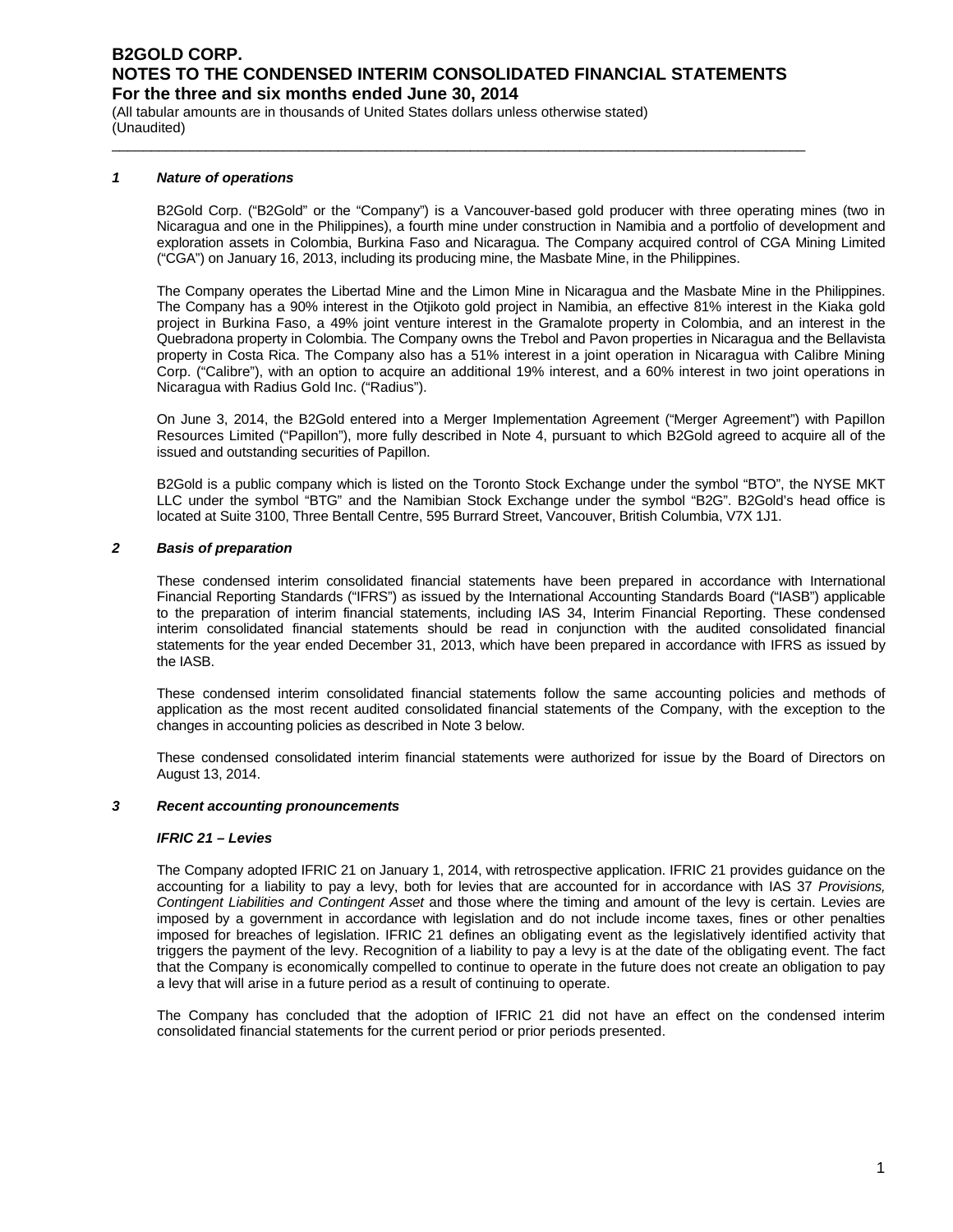\_\_\_\_\_\_\_\_\_\_\_\_\_\_\_\_\_\_\_\_\_\_\_\_\_\_\_\_\_\_\_\_\_\_\_\_\_\_\_\_\_\_\_\_\_\_\_\_\_\_\_\_\_\_\_\_\_\_\_\_\_\_\_\_\_\_\_\_\_\_\_\_\_\_\_\_\_\_\_\_\_\_\_\_\_\_\_\_\_

(All tabular amounts are in thousands of United States dollars unless otherwise stated) (Unaudited)

#### *4 Proposed asset acquisition*

On June 3, 2014, B2Gold announced that it entered into a Merger Agreement with Papillon, pursuant to which B2Gold agreed to acquire all of the outstanding shares of Papillon based on an exchange ratio of 0.661 B2Gold common shares for each Papillon ordinary share held ("Merger Consideration"). B2Gold will also acquire all of the outstanding Papillon stock options (the "Papillon Options") and issue B2Gold shares as consideration for the cancellation of the options based on the in-the-money amount of such Papillon Options determined by using the value implied by the Merger Consideration as at June 2, 2014.

The merger will be implemented by way of a Scheme of Arrangement under the Australian Corporations Act 2001 ("Scheme"). Upon completion of the Scheme, existing B2Gold shareholders and former Papillon shareholders will own approximately 74% and 26%, respectively, of the issued common shares of B2Gold following the completion of the transaction. B2Gold expects to issue an aggregate of up to 238 million common shares in connection with the Scheme.

Subject to receipt of all necessary Court, regulatory, shareholder and third party approvals, B2Gold expects the transaction to be completed on or about October 3, 2014.

The arrangement is expected to be accounted for by B2Gold as a purchase of net assets.

#### *5 Significant accounting judgements and estimates*

#### *Impairment of Goodwill and Non-Current Assets*

Goodwill and non-current assets are tested for impairment if there is an indicator of impairment, and in the case of goodwill, annually. Calculating the estimated fair values of cash generating units ("CGU") for non-current asset impairment tests and CGUs for goodwill impairment tests requires management to make estimates and assumptions with respect to future production levels, mill recoveries, operating and capital costs in its life-of-mine plans, future metal prices, foreign exchange rates, net asset value ("NAV") multiples, and discount rates. Changes in any of the assumptions or estimates used in determining the fair values could impact the impairment analysis.

In the fourth quarter of 2013, goodwill was assessed for impairment and the Company concluded that the goodwill was not impaired. Key assumptions used for impairment testing were:

|            | - Gold price   | \$1,350/ounce |
|------------|----------------|---------------|
|            | - Silver price | \$20/ounce    |
| $\sim 100$ | Discount rate  | $5\% - 7\%$   |
| $\sim$     | NAV multiple   | 11            |

#### *Ore reserve and resource estimates*

Ore reserves are estimates of the amount of ore that can be economically and legally extracted from the Company's mining properties. The Company estimates its ore reserves and a mineral resource based on information compiled by appropriately qualified persons relating to the geological data on the size, depth and shape of the ore body, and requires complex geological judgments to interpret the data. The estimation of recoverable reserves is based upon factors such as estimates of foreign exchange rates, commodity prices, future capital requirements, metallurgical recoveries, and production costs along with geological assumptions and judgments made in estimating the size, and grade of the ore body. Changes in the reserve or resource estimates may impact the carrying value of mining interests, mine restoration provisions, recognition of deferred tax assets, and depreciation and amortization charges

#### *Uncertain tax positions*

The Company is periodically subject to income tax audits at its operating mine locations. During the six months ended June 30, 2014, the Company recorded provisions totalling \$2.7 million representing its best estimate of the outcome of current assessments. The Company intends to appeal the assessments received and the final outcome of such appeals are not determinable at this time. The provisions made to date may be subject to change and such change may be material.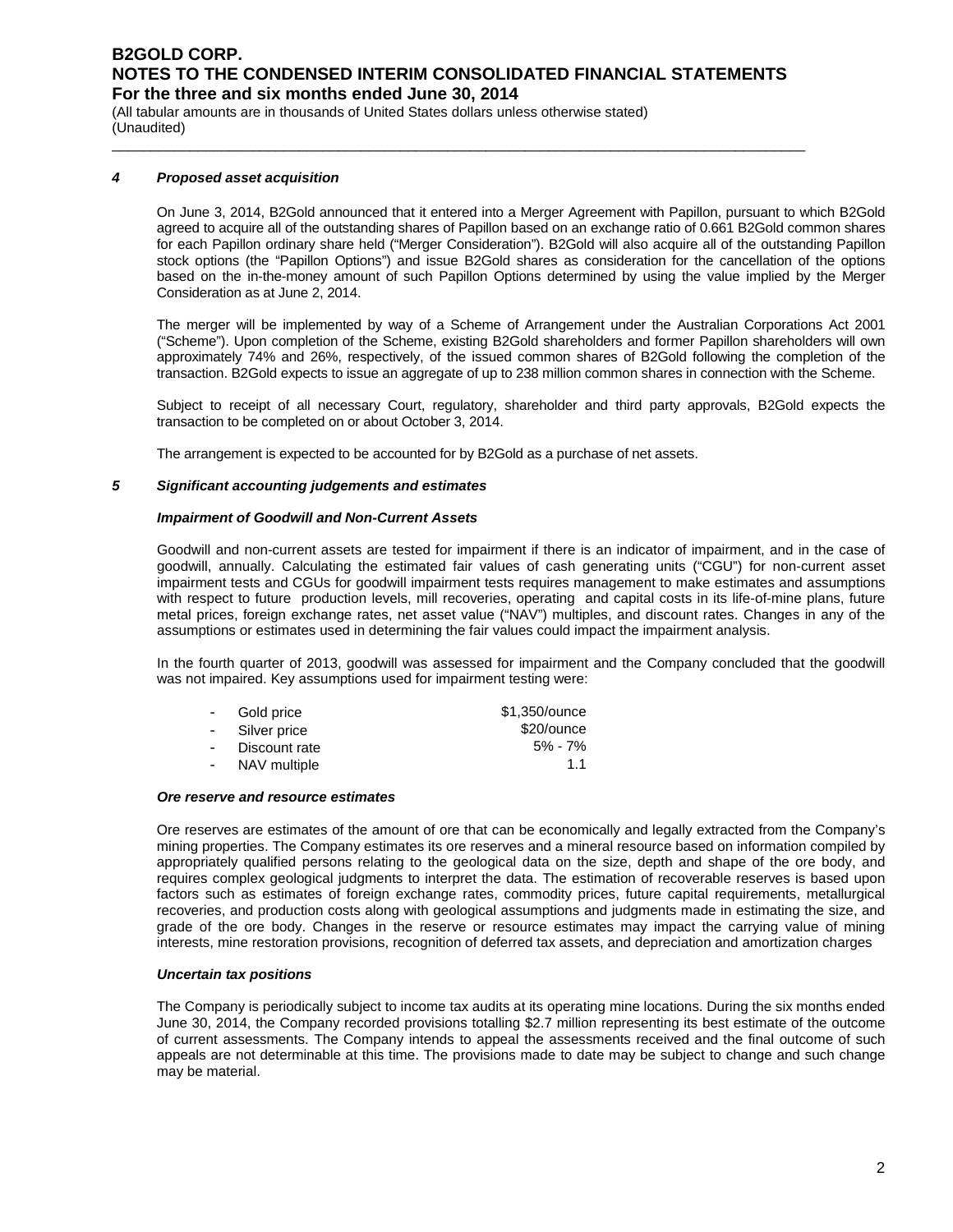\_\_\_\_\_\_\_\_\_\_\_\_\_\_\_\_\_\_\_\_\_\_\_\_\_\_\_\_\_\_\_\_\_\_\_\_\_\_\_\_\_\_\_\_\_\_\_\_\_\_\_\_\_\_\_\_\_\_\_\_\_\_\_\_\_\_\_\_\_\_\_\_\_\_\_\_\_\_\_\_\_\_\_\_\_\_\_\_\_

(All tabular amounts are in thousands of United States dollars unless otherwise stated) (Unaudited)

#### *Value-added tax receivables*

The Company incurs indirect taxes, including value-added tax, on purchases of goods and services at its operating mines and development projects. Indirect tax balances are recorded at their estimated recoverable amounts within current or long-term assets, net of provisions, and reflect the Company's best estimate of their recoverability under existing tax rules in the respective jurisdictions in which they arise. Management's assessment of recoverability involves judgments regarding balance sheet classification and the probable outcomes of claimed deductions and/or disputes. The provisions and balance sheet classifications made to date may be subject to change and such change may be material.

#### *6 Inventories*

|                          | <b>June 30,</b><br>2014<br>\$ | December 31,<br>2013<br>\$ |
|--------------------------|-------------------------------|----------------------------|
| Gold and silver bullion  | 17,265                        | 23,050                     |
| In-process inventory     | 7,288                         | 8,471                      |
| Ore stock-pile inventory | 13,662                        | 3,427                      |
| Materials and supplies   | 42,083                        | 40,717                     |
|                          | 80,298                        | 75,665                     |

#### *7 Long-term investments*

|                                                                   |                |              | June 30, 2014         |                   |                     |                | December 31, 2013 |                       |                              |                     |  |  |
|-------------------------------------------------------------------|----------------|--------------|-----------------------|-------------------|---------------------|----------------|-------------------|-----------------------|------------------------------|---------------------|--|--|
|                                                                   | Ownership<br>% | Cost<br>\$   | Impair-<br>ment<br>\$ | <b>AOCI</b><br>\$ | Fair<br>Value<br>\$ | Ownership<br>% | Cost<br>\$        | Impair-<br>ment<br>\$ | <b>AOCI</b><br>\$            | Fair<br>Value<br>\$ |  |  |
| Available-for-<br>sale<br>investments:<br>St. Augustine<br>Gold & |                |              |                       |                   |                     |                |                   |                       |                              |                     |  |  |
| Copper Ltd.                                                       |                | 13.8% 20,193 | (11, 337)             | -                 | 8,856               | 13.8%          | 20,193            | (8, 452)              | $\qquad \qquad \blacksquare$ | 11,741              |  |  |
| <b>RTG Mining</b><br>Inc.<br>Sierra Mining                        | 12.1%          | 13,400       | (4,011)               | 4,582             | 13,971              | 18.4%          | 8,803             | (4,011)               |                              | 4,792               |  |  |
| Limited<br>Calibre<br>Mining                                      | $0\%$          |              |                       |                   |                     | 7.9%           | 5,893             | (3,867)               | 1,344                        | 3,370               |  |  |
| Corp.<br>GoldStone<br>Resources                                   | 10.6%          | 5,068        | (4, 345)              | 402               | 1,125               | 10.6%          | 5,068             | (4,222)               |                              | 846                 |  |  |
| Ltd.                                                              | 0.4%           | 20           |                       | (3)               | 17                  | 0.4%           | 20                |                       |                              | 20                  |  |  |
| Balance, end of<br>period                                         |                | 38,681       | (19,693)              | 4,981             | 23,969              |                | 39,977            | (20, 552)             | 1,344                        | 20,769              |  |  |

On June 4, 2014, RTG Mining Inc. ("RTG") acquired all of the outstanding securities of Sierra Mining Limited ("Sierra"). The Company received three new ordinary shares of RTG for every ten shares held of Sierra. The transaction did not constitute a disposal; therefore, unrealized gains were not transferred from Accumulated Other Comprehensive Income ("AOCI") to the statement of operations.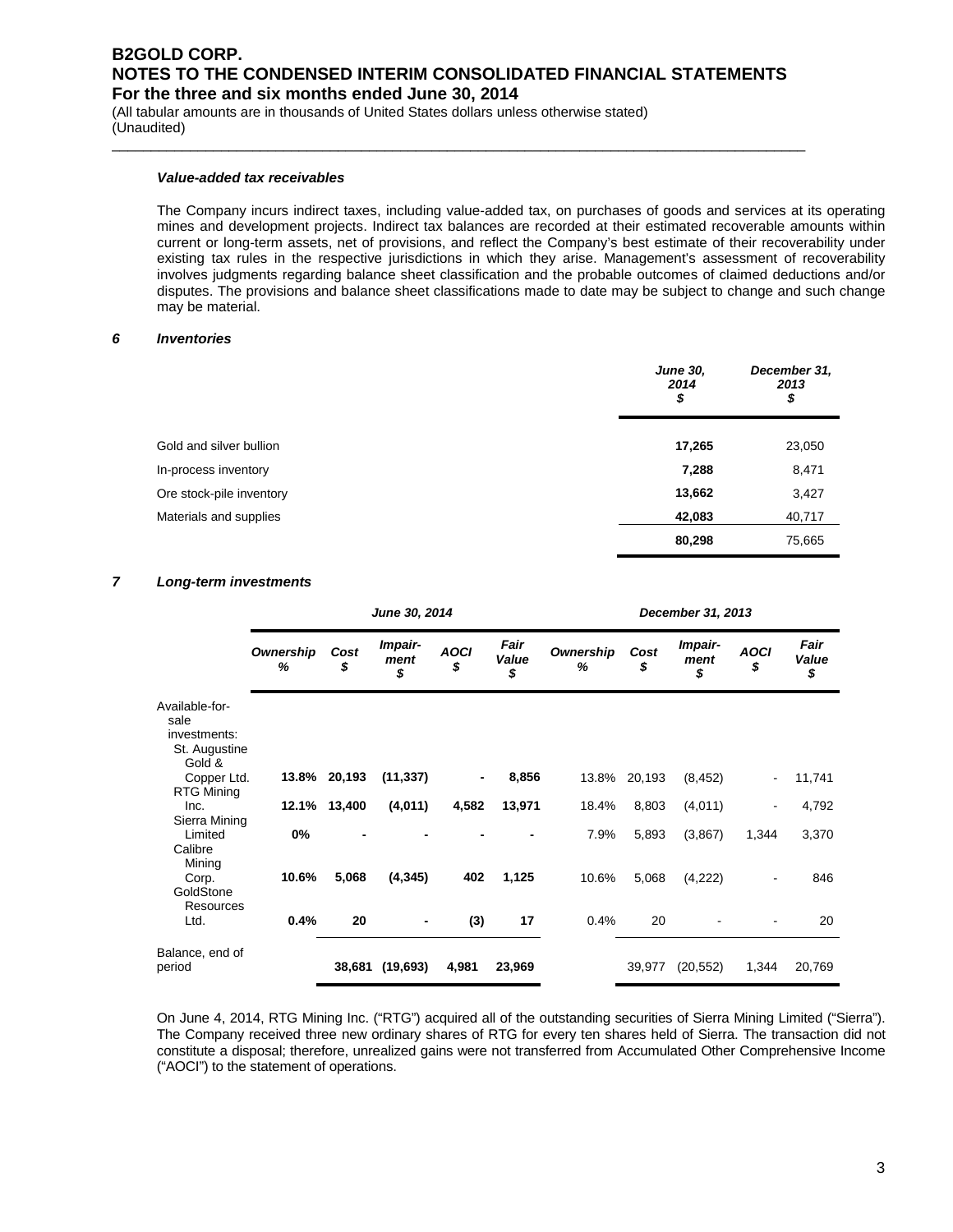\_\_\_\_\_\_\_\_\_\_\_\_\_\_\_\_\_\_\_\_\_\_\_\_\_\_\_\_\_\_\_\_\_\_\_\_\_\_\_\_\_\_\_\_\_\_\_\_\_\_\_\_\_\_\_\_\_\_\_\_\_\_\_\_\_\_\_\_\_\_\_\_\_\_\_\_\_\_\_\_\_\_\_\_\_\_\_\_\_

(All tabular amounts are in thousands of United States dollars unless otherwise stated) (Unaudited)

#### *8 Mining interests*

|                                                                                                                                                                                                                 | <b>June 30,</b><br>2014<br>\$                                    | December 31,<br>2013<br>\$                                     |
|-----------------------------------------------------------------------------------------------------------------------------------------------------------------------------------------------------------------|------------------------------------------------------------------|----------------------------------------------------------------|
| Property, plant & equipment (depletable)<br>Masbate Mine, Philippines<br>Cost (includes leased assets)<br>Accumulated depreciation and depletion                                                                | 750,290<br>(62, 800)                                             | 723,155<br>(40, 744)                                           |
|                                                                                                                                                                                                                 | 687,490                                                          | 682,411                                                        |
| Libertad Mine (including Jabali), Nicaragua<br>Cost<br>Accumulated depreciation and depletion                                                                                                                   | 282,729<br>(105, 047)                                            | 259,518<br>(83, 927)                                           |
|                                                                                                                                                                                                                 | 177,682                                                          | 175,591                                                        |
| Limon Mine, Nicaragua<br>Cost<br>Accumulated depreciation and depletion                                                                                                                                         | 132,537<br>(53,098)                                              | 120,139<br>(44, 970)                                           |
|                                                                                                                                                                                                                 | 79,439                                                           | 75,169                                                         |
| Masbate undeveloped mineral interests                                                                                                                                                                           | 176,460                                                          | 176,460                                                        |
| Mineral properties (non-depletable)<br>Otjikoto, Namibia (mine under construction)<br>Kiaka, Burkina Faso<br>Mocoa, Colombia<br>Trebol & Pavon, Nicaragua<br>San Jose, Nicaragua<br>Calibre, Nicaragua<br>Other | 383,750<br>54,527<br>28,506<br>26,537<br>1,210<br>9,028<br>1,357 | 289,945<br>50,550<br>28,200<br>24,870<br>1,123<br>8,496<br>861 |
|                                                                                                                                                                                                                 | 504,915                                                          | 404,045                                                        |
| Corporate & other<br>Bellavista, Costa Rica<br>Office, furniture and equipment, net                                                                                                                             | 2,611<br>899                                                     | 2,611<br>990                                                   |
|                                                                                                                                                                                                                 | 3,510                                                            | 3,601                                                          |
|                                                                                                                                                                                                                 | 1,629,496                                                        | 1,517,277                                                      |
| Investments in joint ventures<br>(accounted for using the equity method)<br>Gramalote, Colombia<br>Quebradona, Colombia                                                                                         | 157,149<br>1,201                                                 | 148,967<br>1,201                                               |
|                                                                                                                                                                                                                 | 158,350                                                          | 150,168                                                        |
|                                                                                                                                                                                                                 | 1,787,846                                                        | 1,667,445                                                      |

#### *Otjikoto*

During the three and six months ended June 30, 2014, the Company capitalized interest costs on its borrowings attributable to funds spent on Otjikoto (subsequent to the issuance of the related loans) in the amount of \$3.2 million and \$5.7 million, respectively. This interest was calculated on an effective interest basis on the Company's aggregate borrowings which includes the convertible senior subordinated notes and the revolving corporate credit facility (Note 10).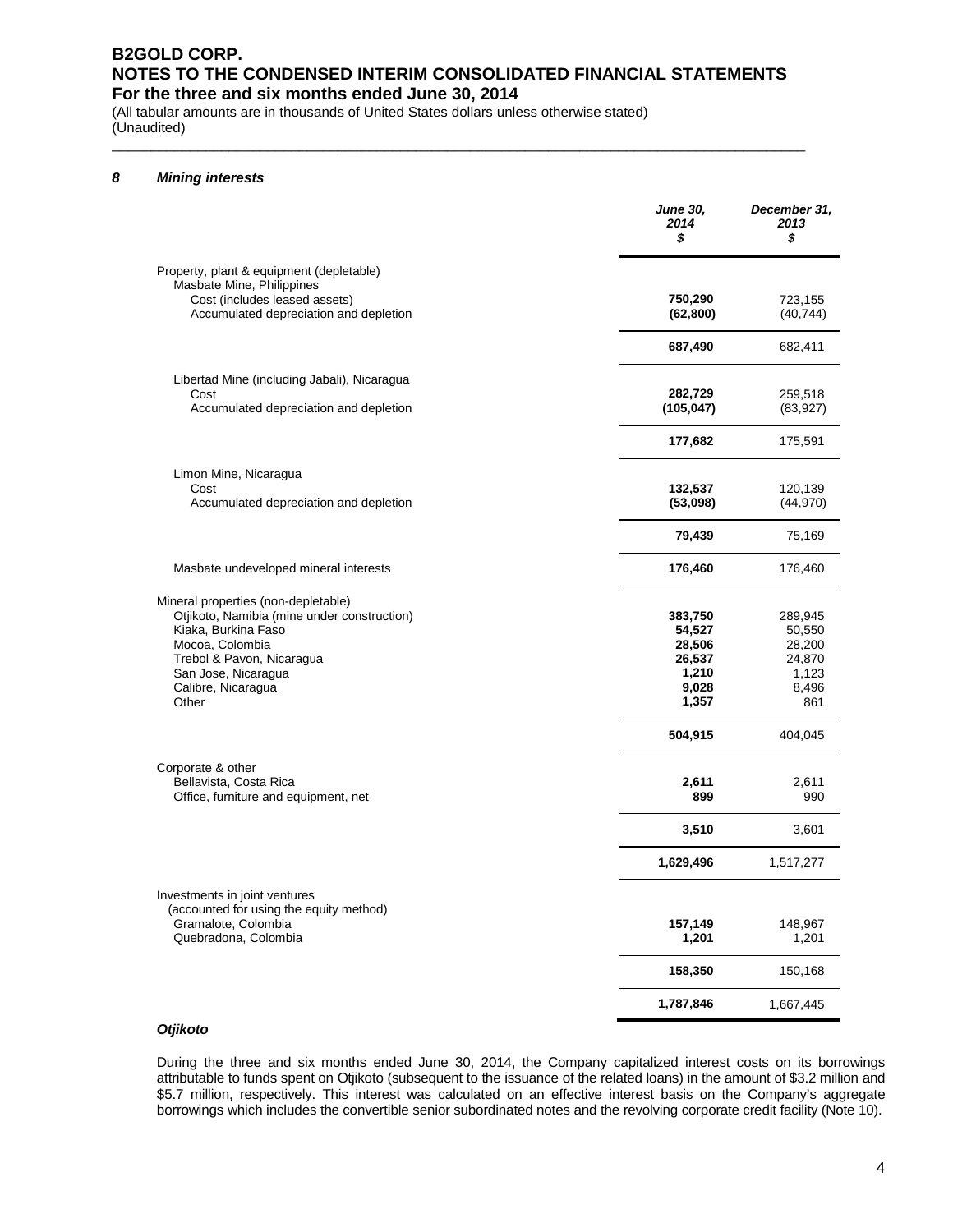\_\_\_\_\_\_\_\_\_\_\_\_\_\_\_\_\_\_\_\_\_\_\_\_\_\_\_\_\_\_\_\_\_\_\_\_\_\_\_\_\_\_\_\_\_\_\_\_\_\_\_\_\_\_\_\_\_\_\_\_\_\_\_\_\_\_\_\_\_\_\_\_\_\_\_\_\_\_\_\_\_\_\_\_\_\_\_\_\_

(All tabular amounts are in thousands of United States dollars unless otherwise stated) (Unaudited)

#### *9 Other assets*

|                                                                                                                                   | <b>June 30,</b><br>2014<br>\$     | December 31,<br>2013<br>\$        |
|-----------------------------------------------------------------------------------------------------------------------------------|-----------------------------------|-----------------------------------|
| EVI loan receivable, including accrued interest<br>Debt service reserve account (Note 10)<br><b>Reclamation deposits</b><br>Other | 12,186<br>3,628<br>1,584<br>1,664 | 11,898<br>1,149<br>1,495<br>1,528 |
|                                                                                                                                   | 19,062                            | 16,070                            |

### *10 Long-term debt*

|                                                                                                                                                                                             | <b>June 30.</b><br>2014<br>\$ | December 31,<br>2013<br>\$ |
|---------------------------------------------------------------------------------------------------------------------------------------------------------------------------------------------|-------------------------------|----------------------------|
| Convertible senior subordinated notes:<br>- Principal amount<br>- Fair value adjustment                                                                                                     | 258,750<br>21,302             | 258,750<br>(21, 196)       |
|                                                                                                                                                                                             | 280,052                       | 237,554                    |
| Revolving corporate credit facility:<br>- Principal amount<br>- Less: unamortized transaction costs                                                                                         | 75,000<br>(2,925)             | 50,000<br>(3,399)          |
|                                                                                                                                                                                             | 72,075                        | 46,601                     |
| Equipment loans/finance lease obligations:<br>- Masbate finance lease obligations<br>- Otjikoto equipment loan facility (net of unamortized transaction costs)<br>- Libertad equipment loan | 26,475<br>4,950               | 17,273<br>9,168<br>2,816   |
|                                                                                                                                                                                             | 31,425                        | 29,257                     |
|                                                                                                                                                                                             | 383,552                       | 313,412                    |
| Less: current portion                                                                                                                                                                       | (10, 496)                     | (12, 965)                  |
|                                                                                                                                                                                             | 373,056                       | 300,447                    |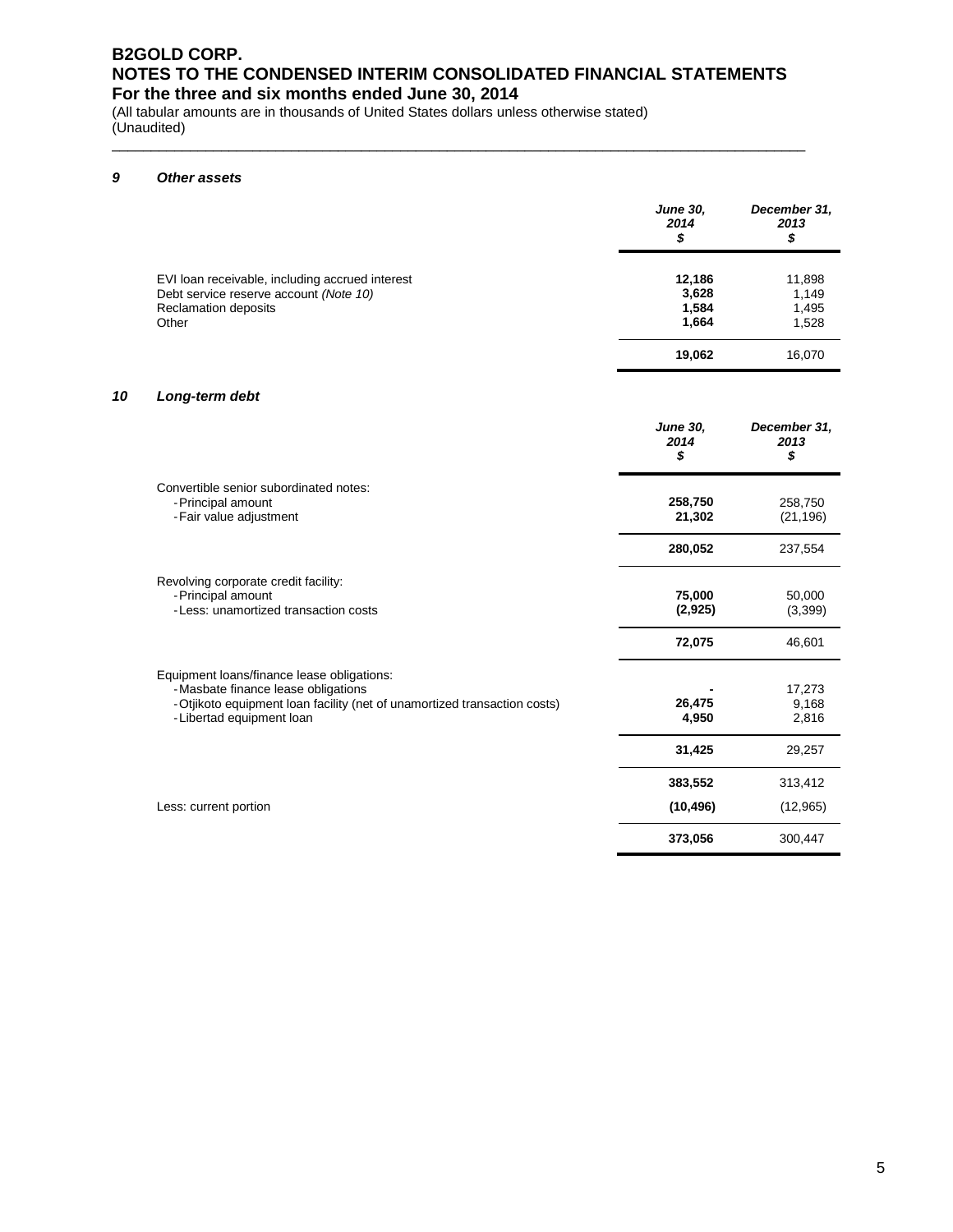\_\_\_\_\_\_\_\_\_\_\_\_\_\_\_\_\_\_\_\_\_\_\_\_\_\_\_\_\_\_\_\_\_\_\_\_\_\_\_\_\_\_\_\_\_\_\_\_\_\_\_\_\_\_\_\_\_\_\_\_\_\_\_\_\_\_\_\_\_\_\_\_\_\_\_\_\_\_\_\_\_\_\_\_\_\_\_\_\_

(All tabular amounts are in thousands of United States dollars unless otherwise stated) (Unaudited)

#### *Convertible senior subordinated notes*

As at June 30, 2014, the fair value of the convertible senior subordinated notes increased to \$280.1 million, resulting in a change in fair value for the three and six months of \$7.2 million and \$47.6 million, respectively, including interest expense. For the three months ended June 30, 2014, the change in fair value of the notes recognized in the statement of operations was reduced to \$4.4 million by \$2.8 million of interest expense which was attributable to eligible expenditures on the Otjikoto property and capitalized to the carrying amount of the property. For the six months ended June 30, 2014, the change in fair value of the notes recognized in the statement of operations was reduced to \$42.7 million by \$4.9 million of interest expense which was attributable to eligible expenditures on the Otjikoto property and capitalized to the carrying amount of the property.

During the first quarter of 2014, the first interest payment of \$5.1 million was made.

#### *Revolving corporate credit facility*

During the first quarter of 2014, the Company entered into an amending agreement pursuant to which the facility amount of the Senior Credit Facility was increased by \$50 million to a total amount of \$200 million, subject to updating security documents to reflect the increased amount of the facility.

During the three months ended June 30, 2014, the Company drew down an additional \$25 million under the Senior Credit Facility. As at June 30, 2014 the Company had drawn down a total of \$75 million under the Senior Credit Facility, leaving an undrawn balance of \$125 million.

For the three and six months ended June 30, 2014, the interest and financing expense relating to the revolving corporate credit facility recognized in the statement of operations was reduced by \$0.4 million and \$0.8 million, respectively, which was attributable to eligible expenditures on the Otjikoto property and capitalized to the carrying amount of the property.

#### *Masbate finance lease obligations*

During the first quarter of 2014, the Company notified Leighton Holdings Limited ("Leighton") that it was exercising its option to terminate the mining services agreement effective December 31, 2014 and would purchase the leased assets under the agreement. On June 30, 2014, the Company terminated the finance lease and took ownership of the leased assets.

#### *Otjikoto equipment loan facility*

During the three and six months ended June 30, 2014, a subsidiary of the Company, B2Gold Namibia drew \$8.4 million and \$20.3 million, respectively, under the facility. At June 30, 2014, the B2Gold Namibia had drawn \$30.5 million under the facility leaving \$5.2 million undrawn, based on current exchange rates. Transaction costs relating to the facility totalled approximately \$1.5 million and are being recognized over the term of the facility using the effective interest rate method.

The Borrower is required to maintain a deposit in a debt service reserve account ("DSRA") with HSBC Bank Bermuda Limited equal at all times to the total of the principal, interest and other payments that become payable over the next six month period. At June 30, 2014, the balance in the DSRA was \$3.6 million (Note 9).

#### *Libertad equipment loan*

During the first quarter of 2014, a subsidiary of the Company purchased mobile heavy equipment valued at \$3.0 million (2013 - \$4.2 million) for its Libertad operation. The Company paid 15% of the value of the equipment in cash and entered into two credit contracts with Caterpillar Crédito S.A de C.V for the remaining 85%. The contracts have a sixty month term, with quarterly payments of principal and interest at a variable rate of LIBOR plus 4.0%. The loan is secured by the equipment.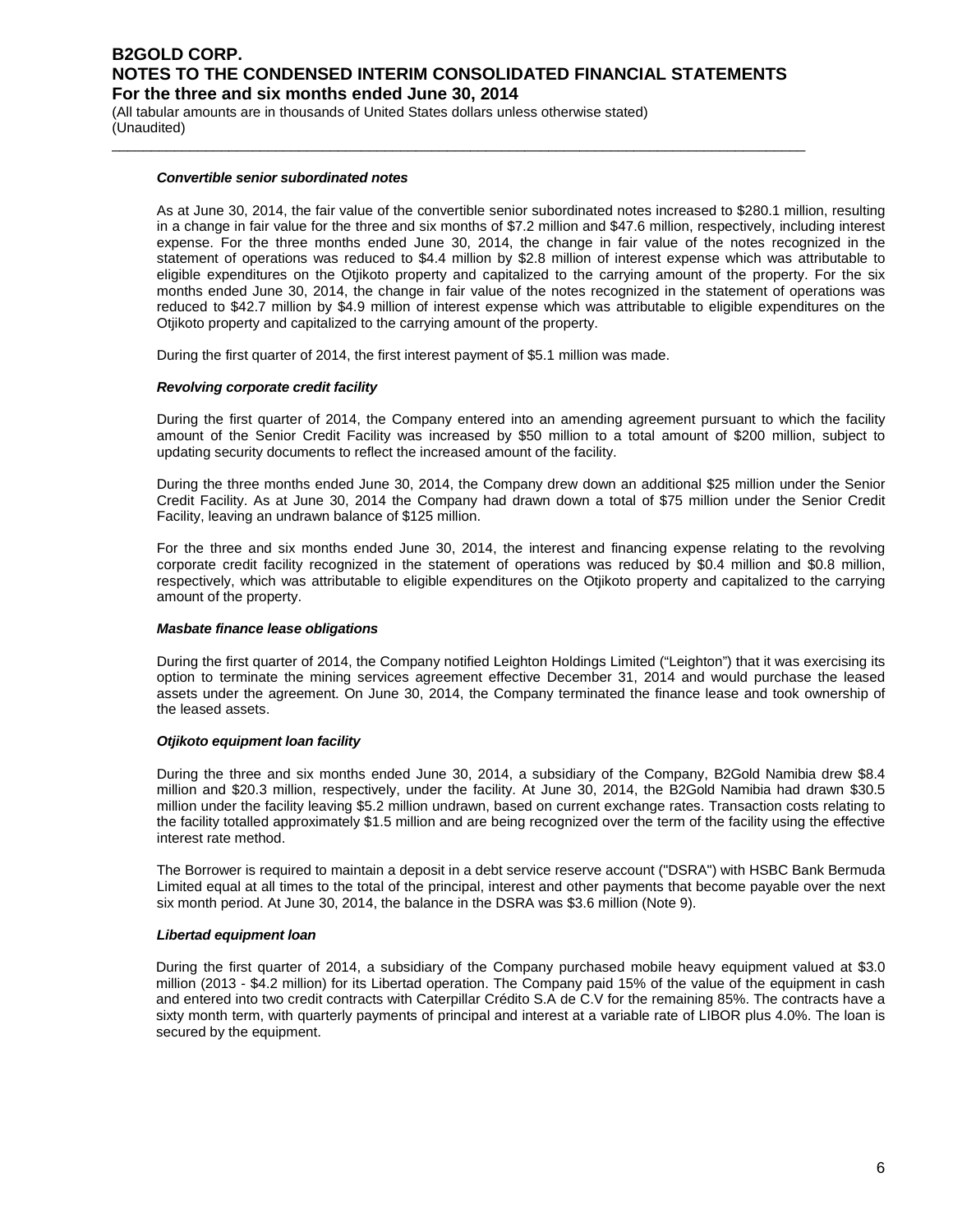\_\_\_\_\_\_\_\_\_\_\_\_\_\_\_\_\_\_\_\_\_\_\_\_\_\_\_\_\_\_\_\_\_\_\_\_\_\_\_\_\_\_\_\_\_\_\_\_\_\_\_\_\_\_\_\_\_\_\_\_\_\_\_\_\_\_\_\_\_\_\_\_\_\_\_\_\_\_\_\_\_\_\_\_\_\_\_\_\_

(All tabular amounts are in thousands of United States dollars unless otherwise stated) (Unaudited)

#### *11 Capital stock*

The Company's authorized share capital consists of an unlimited number of common shares and an unlimited number of preferred shares. As at June 30, 2014, the Company had 678,785,411 common shares outstanding, including 2,705,000 common shares being held in trust under the Company's Incentive Plan. No preferred shares were outstanding.

During the six months ended June 30, 2014, the Company granted 5.5 million stock options to employees and directors. These options have a weighted average exercise price of C\$2.92, have a term of five years and vest over a period of up to three years. The fair value was calculated using the Black-Scholes option pricing model based on a risk-free annual interest rate of 1.12%, an expected life of 2.7 years, an expected volatility of 60%, and a dividend yield rate of nil. The total number of stock options outstanding at June 30, 2014 was 42.7 million.

For the three and six months ended June 30, 2014, share-based payments expense, relating to the vesting of stock options, was \$2.1 million and \$4.2 million, respectively (2013 - \$1.6 million and \$4.1 million), net of \$0.8 million and \$1.7 million, respectively (2013 - \$0.6 million and \$1.6 million) capitalized to mining interests.

During the six months ended June 30, 2014, the Company granted 2.2 million restricted share units to employees and directors. The total number of restricted share units outstanding at June 30, 2014 was 2.7 million.

For the three and six months ended June 30, 2014, share-based payments expense, relating to the vesting of RSU, was \$3.1 million and \$4.4 million, respectively (2013 - \$4.5 million and \$4.9 million), net of \$0.0 million and \$0.2 million, respectively (2013 - \$0.5 million and \$0.9 million) capitalized to mining interests.

On April 30, 2014, 0.75 million common shares were awarded from the trust under the Incentive Plan to a senior employee of the Company. In connection with the award, the Company recorded a share-based payments expense of \$2.1 million (the market value of the shares on the date of the award) in 2014.

#### *12 Gold commitments*

At June 30, 2014, the following gold forward contracts with respect to the Otjikoto Project were outstanding (by maturity dates):

|                                                                           | 2015             | 2016             | 2017             | 2018             | <b>Total</b>      |
|---------------------------------------------------------------------------|------------------|------------------|------------------|------------------|-------------------|
| Gold forward contracts:<br>-Ounces<br>- Average price per ounce<br>(rand) | 35.496<br>14.874 | 52,986<br>15.500 | 55,716<br>15,587 | 48.216<br>15.727 | 192.414<br>15,458 |

These contracts are excluded from the scope of IAS 39, accounted for as executory contracts as they were entered into and continue to be held for the purpose of delivery in accordance with the Company's expected production schedule. No fair value gains and losses on these commodity contracts have been recorded in the financial statement. The effect of these contracts will be to provide a fixed price in rand for a portion of gold sales.

#### *13 Financial instruments*

The Company's financial assets and liabilities consist of cash and cash equivalents, accounts receivable, loan receivable from EVI (Note 9), long-term investments (Note 7), accounts payable and accrued liabilities, South African rand foreign exchange derivative contracts, gold derivative contracts, and debt (Note 10).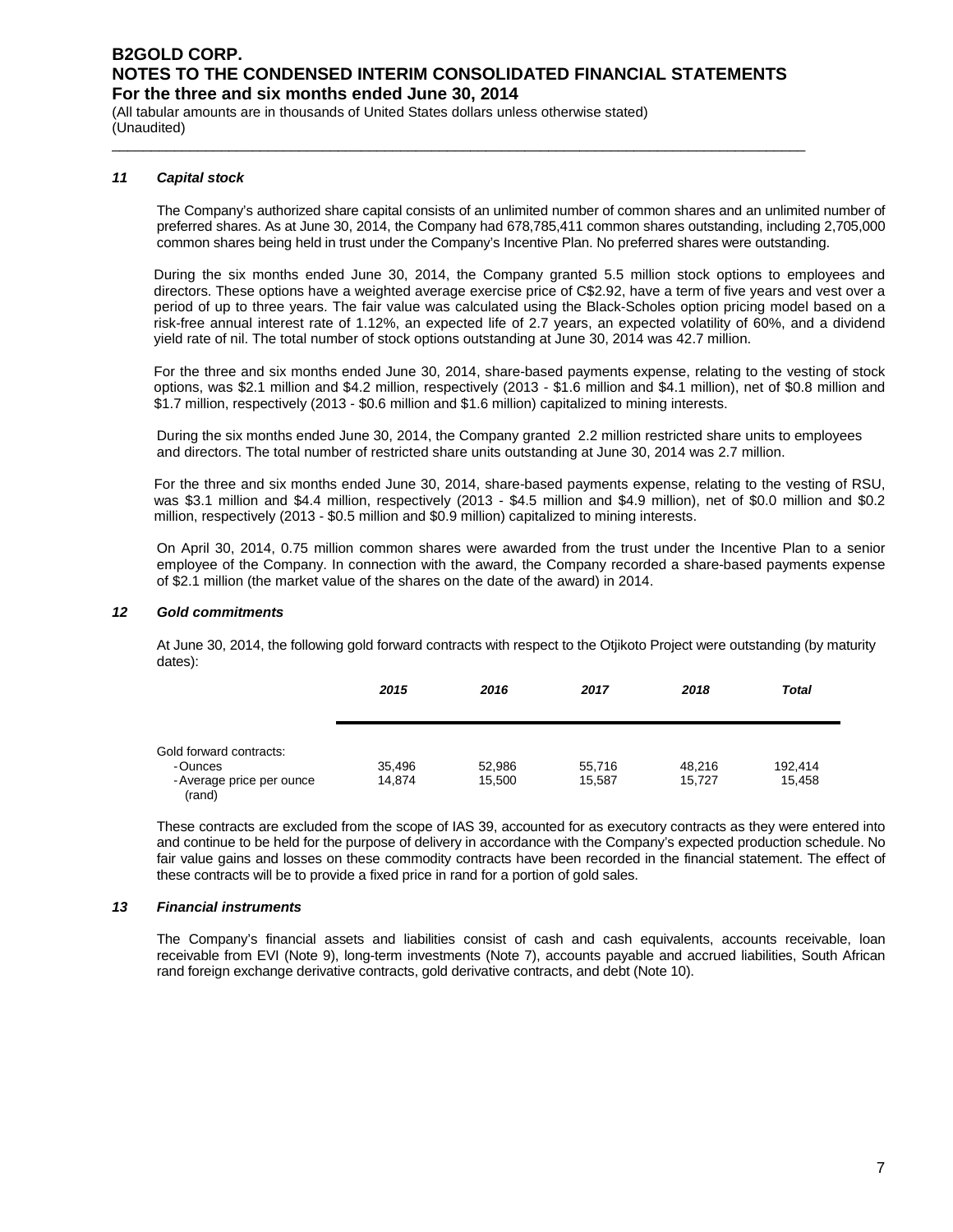\_\_\_\_\_\_\_\_\_\_\_\_\_\_\_\_\_\_\_\_\_\_\_\_\_\_\_\_\_\_\_\_\_\_\_\_\_\_\_\_\_\_\_\_\_\_\_\_\_\_\_\_\_\_\_\_\_\_\_\_\_\_\_\_\_\_\_\_\_\_\_\_\_\_\_\_\_\_\_\_\_\_\_\_\_\_\_\_\_

(All tabular amounts are in thousands of United States dollars unless otherwise stated) (Unaudited)

#### *Fair values*

The Company's financial assets and liabilities are classified based on the lowest level of input significant to the fair value measurement based on the fair value hierarchy:

Level 1 – quoted prices in active markets for identical assets or liabilities:

Level 2 – inputs other than quoted prices included in Level 1 that are observable for the asset or liability, either directly (i.e. as prices) or indirectly (i.e. derived from prices); and

Level 3 – inputs for the asset or liability that are not based on observable market data.

As at June 30, 2014, the Company's financial assets and liabilities that are measured and recognized at fair value on a recurring basis are categorized as follows:

|                                                                         |               | As at June 30, 2014     |               | As at December 31, 2013 |
|-------------------------------------------------------------------------|---------------|-------------------------|---------------|-------------------------|
|                                                                         | Level 1<br>\$ | Level <sub>2</sub><br>S | Level 1<br>\$ | Level <sub>2</sub><br>S |
| Long-term investments (Note 7)<br>Convertible senior subordinated notes | 23.969        |                         | 20.769        |                         |
| (Note 10)                                                               |               | 280.052                 |               | 237,554                 |
| Gold derivative contracts                                               |               | 848                     |               | 205                     |
| South African rand foreign exchange derivative<br>contracts             |               | 908                     |               | 2,563                   |

The fair value of the convertible senior subordinated notes was determined using a broker's price quote from an active market.

The fair value of the gold derivative contracts and South African rand foreign exchange derivative contracts was determined using prevailing market rates for instruments with similar characteristics.

The carrying values of accounts receivable and accounts payable and accrued liabilities approximate their respective fair values due to the short-term nature of these instruments. The carrying value of the Company's Senior Credit Facility approximates its fair value due to the floating rate nature of this instrument and the insignificant effect of changes in the Company's credit risk on the credit spread of the loan facility.

The Company has entered into foreign currency contracts to manage its foreign currency exposure of forecast expenditures denominated in Namibian dollars relating to the development of its Otjikoto project. As the Namibian dollar is pegged to the South African rand, the Company enters into foreign currency contracts between the South African rand and the United States dollar due to their greater liquidity.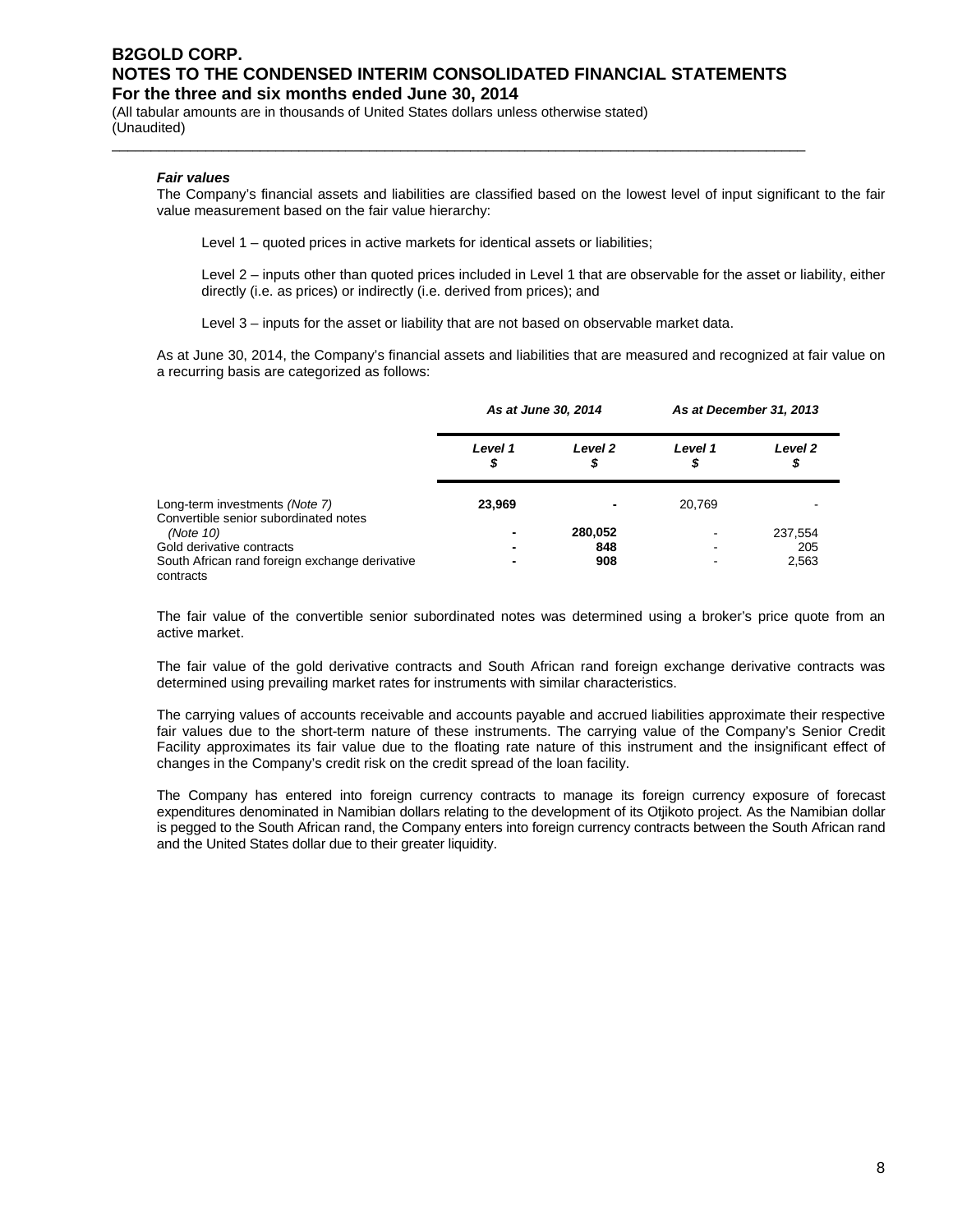\_\_\_\_\_\_\_\_\_\_\_\_\_\_\_\_\_\_\_\_\_\_\_\_\_\_\_\_\_\_\_\_\_\_\_\_\_\_\_\_\_\_\_\_\_\_\_\_\_\_\_\_\_\_\_\_\_\_\_\_\_\_\_\_\_\_\_\_\_\_\_\_\_\_\_\_\_\_\_\_\_\_\_\_\_\_\_\_\_

(All tabular amounts are in thousands of United States dollars unless otherwise stated) (Unaudited)

#### *14 Supplementary cash flow information*

Supplementary disclosure of cash flow information is provided in the table below:

#### *a) Changes in non-cash working capital:*

|                                                                                            | For the three<br>months ended<br><b>June 30,</b><br>2014<br>\$ | For the three<br>months ended<br><b>June 30,</b><br>2013<br>\$ | For the six<br>months ended<br><b>June 30.</b><br>2014<br>\$ | For the six<br>months ended<br><b>June 30,</b><br>2013<br>\$ |
|--------------------------------------------------------------------------------------------|----------------------------------------------------------------|----------------------------------------------------------------|--------------------------------------------------------------|--------------------------------------------------------------|
| Accounts receivable and prepaids                                                           | 323                                                            | (4,501)                                                        | 2.729                                                        | (23, 278)                                                    |
| Value-added and other tax receivables                                                      | (3, 439)                                                       | (6,264)                                                        | (13,382)                                                     | 2.177                                                        |
| Inventories<br>Accounts payable and accrued liabilities<br>Income and other taxes payables | 227<br>3.267<br>(122)                                          | 7,553<br>(3,244)<br>(1, 412)                                   | (6, 151)<br>(3,236)<br>(2, 283)                              | 14.175<br>11.159<br>(6,901)                                  |
|                                                                                            | 256                                                            | (7,868)                                                        | (22,323)                                                     | (2,668)                                                      |

#### *b) Other exploration and development:*

|                                   | For the three<br>months ended<br><b>June 30,</b><br>2014<br>\$ | For the three<br>months ended<br><b>June 30,</b><br>2013<br>\$ | For the six<br>months ended<br><b>June 30,</b><br>2014<br>\$ | For the six<br>months ended<br><b>June 30,</b><br>2013<br>\$ |
|-----------------------------------|----------------------------------------------------------------|----------------------------------------------------------------|--------------------------------------------------------------|--------------------------------------------------------------|
| Kiaka Project, exploration        | (1,672)                                                        |                                                                | (3, 557)                                                     |                                                              |
| Masbate Mine, exploration         | (776)                                                          | (2, 419)                                                       | (2, 435)                                                     | (4, 454)                                                     |
| Libertad Mine, exploration        | (1, 108)                                                       | (1,735)                                                        | (2,274)                                                      | (2,720)                                                      |
| Limon Mine, exploration           | (1, 161)                                                       | (1,577)                                                        | (2,140)                                                      | (2, 407)                                                     |
| Otjikoto, exploration/feasibility | (1,679)                                                        | (2,325)                                                        | (2,760)                                                      | (3,968)                                                      |
| Primavera, exploration            | (174)                                                          | (251)                                                          | (508)                                                        | (774)                                                        |
| Mocoa, exploration                | (166)                                                          | (206)                                                          | (294)                                                        | (453)                                                        |
| Trebol and Pavon, exploration     | (1, 134)                                                       | (56)                                                           | (1,735)                                                      | (202)                                                        |
| Other                             | (405)                                                          | (528)                                                          | (750)                                                        | (829)                                                        |
|                                   | (8,275)                                                        | (9,097)                                                        | (16, 453)                                                    | (15, 807)                                                    |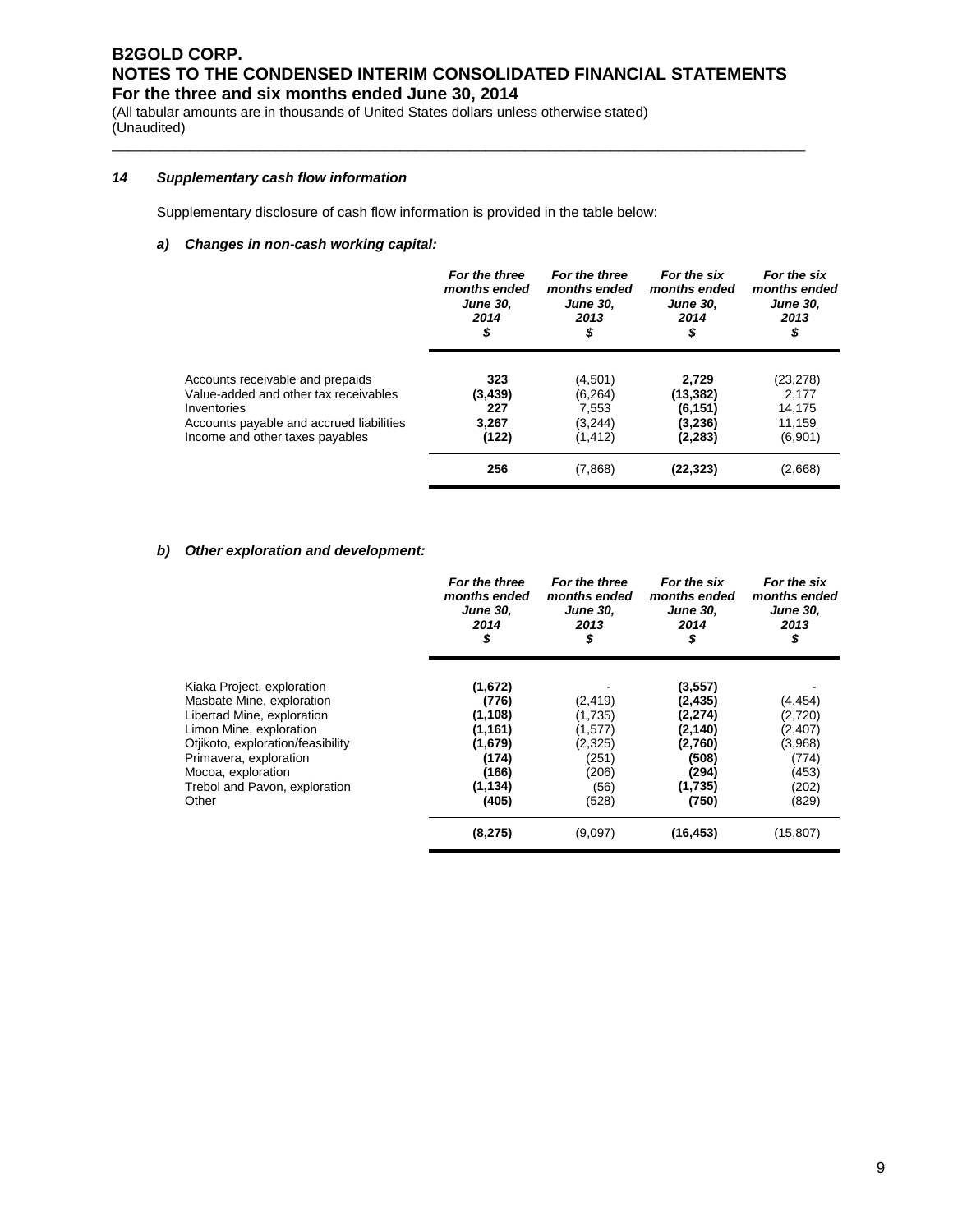\_\_\_\_\_\_\_\_\_\_\_\_\_\_\_\_\_\_\_\_\_\_\_\_\_\_\_\_\_\_\_\_\_\_\_\_\_\_\_\_\_\_\_\_\_\_\_\_\_\_\_\_\_\_\_\_\_\_\_\_\_\_\_\_\_\_\_\_\_\_\_\_\_\_\_\_\_\_\_\_\_\_\_\_\_\_\_\_\_

(All tabular amounts are in thousands of United States dollars unless otherwise stated) (Unaudited)

#### *c) Non-cash investing and financing activities:*

|                                                                                                                            | For the three<br>months ended<br><b>June 30.</b><br>2014<br>\$ | For the three<br>months ended<br><b>June 30.</b><br>2013<br>\$ | For the six<br>months ended<br><b>June 30,</b><br>2014<br>\$ | For the six<br>months ended<br><b>June 30,</b><br>2013<br>\$ |
|----------------------------------------------------------------------------------------------------------------------------|----------------------------------------------------------------|----------------------------------------------------------------|--------------------------------------------------------------|--------------------------------------------------------------|
| Common shares issued for CGA acquisition                                                                                   |                                                                |                                                                |                                                              | 984,870                                                      |
| Common shares issued to EVI on assignment<br>of its right to acquire an additional 5%<br>interest in the Otjikoto property |                                                                | 1,000                                                          |                                                              | 1,000                                                        |
| Share-based compensation, capitalized to<br>resource property interests                                                    | 947                                                            | 1,067                                                          | 1,926                                                        | 2,473                                                        |
| Equipment purchased under finance lease                                                                                    |                                                                |                                                                | 2,115                                                        |                                                              |
| Equipment purchased under equipment loan<br>Interest expense, capitalized to resource                                      |                                                                |                                                                | 2,512                                                        | 3,271                                                        |
| property interest                                                                                                          | 3,194                                                          |                                                                | 5,709                                                        |                                                              |
| Change in accounts payable and accrued<br>liabilities relating to resource property                                        |                                                                |                                                                |                                                              |                                                              |
| expenditures                                                                                                               | 4.051                                                          | 6,486                                                          | (18, 762)                                                    | 7,809                                                        |

#### *d) Other:*

On March 20, 2013, B2Gold Namibia (Proprietary) Limited ("B2Gold Namibia"), a subsidiary of the Company, acquired from two Namibian banks all of the issued and outstanding Class A and Class B preference shares ("Preference Shares") in the capital of EVI Gold (Proprietary) Limited ("EVI") for total consideration of approximately 59.3 million Namibian dollars. On February 24, 2014, EVI redeemed the preference shares held by B2Gold Namibia for 59.3 million Namibian dollars.

#### *15 Compensation of key management*

Key management includes the Company's directors, members of the Executive Committee and members of Senior Management. Compensation to key management included:

|                                           | For the three       | For the three | For the six          | For the six   |
|-------------------------------------------|---------------------|---------------|----------------------|---------------|
|                                           | months ended        | months ended  | months ended         | months ended  |
|                                           | <b>June 30.2014</b> | June 30, 2013 | <b>June 30, 2014</b> | June 30, 2013 |
| Salaries and short-term employee benefits | 4,873               | 3.963         | 5,902                | 4.712         |
| Share-based payments                      | 5,401               | 2.721         | 6,497                | 3,661         |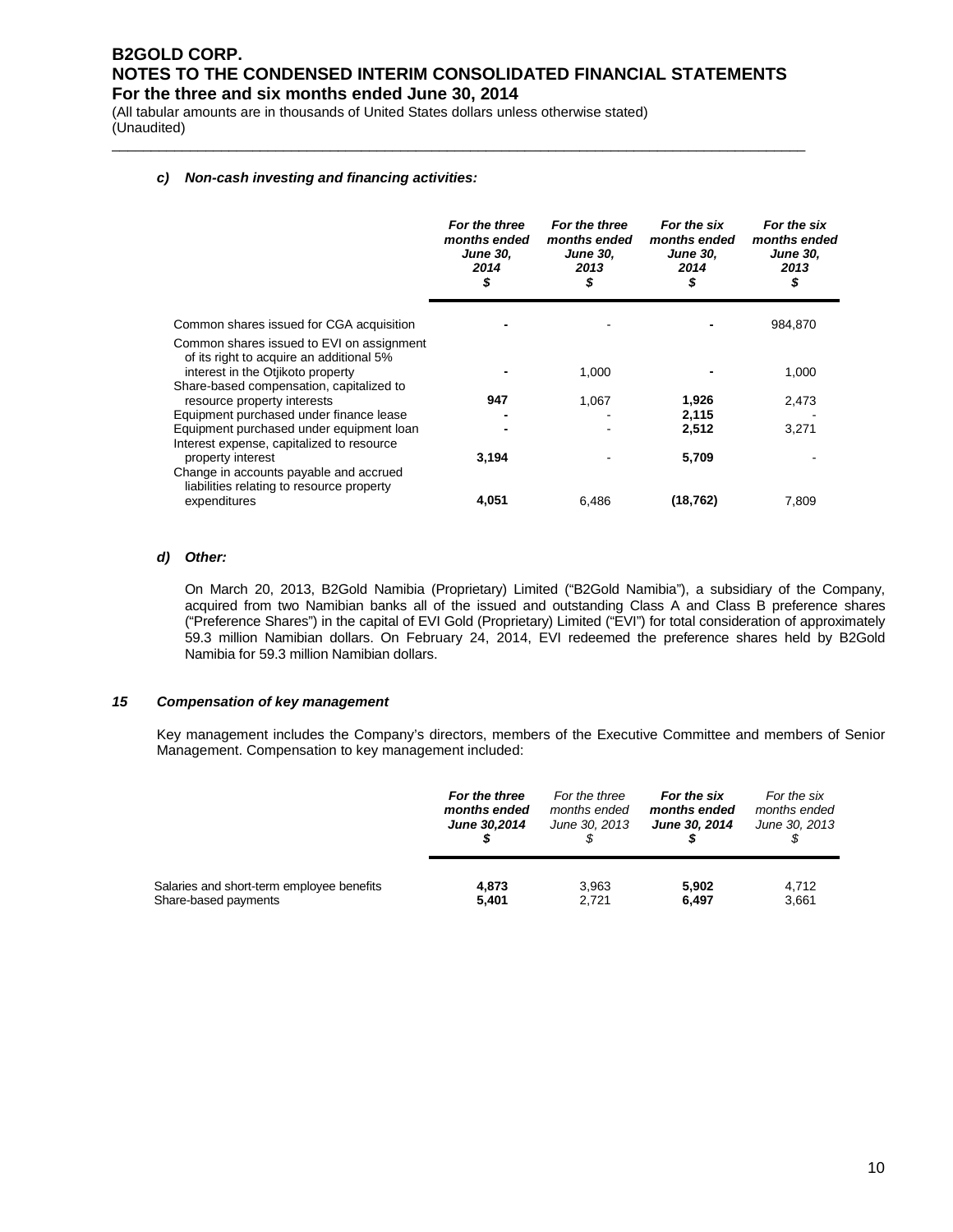\_\_\_\_\_\_\_\_\_\_\_\_\_\_\_\_\_\_\_\_\_\_\_\_\_\_\_\_\_\_\_\_\_\_\_\_\_\_\_\_\_\_\_\_\_\_\_\_\_\_\_\_\_\_\_\_\_\_\_\_\_\_\_\_\_\_\_\_\_\_\_\_\_\_\_\_\_\_\_\_\_\_\_\_\_\_\_\_\_

(All tabular amounts are in thousands of United States dollars unless otherwise stated) (Unaudited)

#### *16 Segmented information*

The Company's reportable operating segments include its mining operations and development projects, namely the Limon, Libertad and Masbate mines, and the Otjikoto, Gramalote and Kiaka projects. The "Other Mineral Properties" segment consists of the Company's interests in mineral properties which are at various stages of exploration. The "Corporate and Other" segment includes corporate operations and the Bellavista property in Costa Rica which is presently undergoing environmental and closure audits.

The Company's segments are summarized in the following tables.

|                          | Limon<br>Mine<br>\$ | Libertad<br>Mine<br>\$ | <b>Masbate</b><br>Mine<br>\$ | <b>Otjikoto</b><br><b>Project</b><br>J | Gramalote<br><b>Project</b> | Kiaka<br><b>Project</b><br>S | <b>Other</b><br><b>Mineral</b><br><b>Properties</b><br>\$ | Corporate<br>& Other<br>\$ | <b>Total</b><br>\$ |  |
|--------------------------|---------------------|------------------------|------------------------------|----------------------------------------|-----------------------------|------------------------------|-----------------------------------------------------------|----------------------------|--------------------|--|
| Gold revenue             | 19,435              | 52,602                 | 48,221                       |                                        |                             |                              |                                                           |                            | 120,258            |  |
| <b>Production costs</b>  | 11,123              | 24,395                 | 30,411                       | -                                      |                             | -                            |                                                           | ٠                          | 65,929             |  |
| Depreciation & depletion | 4,883               | 11,167                 | 12,330                       |                                        |                             |                              |                                                           | 64                         | 28.444             |  |
| Net income (loss)        | 2,463               | 8,425                  | 476                          | (395)                                  | ٠                           | (508)                        | 938                                                       | (22, 928)                  | (11,529)           |  |
| Capital expenditures     | 6,508               | 11,651                 | 17.179                       | 43.891                                 | 4,881                       | 1,672                        | 1,878                                                     | 30                         | 87,690             |  |
| <b>Total assets</b>      | 109.094             | 239.487                | 1,161,734                    | 427.303                                | 157,149                     | 54.833                       | 68.514                                                    | 116.111                    | 2,334,225          |  |

#### *For the three months ended June 30, 2013*

*For the three months ended June 30, 2014*

|                                                                             | Limon<br>Mine<br>\$ | Libertad<br>Mine<br>\$ | Masbate<br><b>Mine</b><br>\$ | Otjikoto<br><b>Project</b><br>S | Gramalote<br><b>Project</b> | Kiaka<br><b>Project</b><br>Ъ | <b>Other</b><br><b>Mineral</b><br><b>Properties</b><br>\$ | Corporate<br>& Other<br>\$ | Total<br>\$ |
|-----------------------------------------------------------------------------|---------------------|------------------------|------------------------------|---------------------------------|-----------------------------|------------------------------|-----------------------------------------------------------|----------------------------|-------------|
| Gold revenue                                                                | 19,983              | 39,589                 | 63,063                       |                                 |                             |                              |                                                           | -                          | 122,635     |
| <b>Production costs</b>                                                     | 9,659               | 19,056                 | 34,713                       |                                 |                             |                              |                                                           | ۰                          | 63,428      |
| Cost of sales $-$ inventory<br>fair value adjustments on<br>CGA acquisition |                     |                        | 515                          |                                 |                             |                              |                                                           |                            | 515         |
| Depreciation & depletion                                                    | 4,095               | 5,511                  | 9,300                        |                                 |                             |                              |                                                           | 46                         | 18,952      |
| Net income (loss)                                                           | 3,653               | 6,650                  | (1, 407)                     |                                 |                             | ٠                            | (142)                                                     | 24,317                     | 33,071      |
| Capital expenditures                                                        | 5,518               | 13,493                 | 8,099                        | 60.256                          | 17,708                      | ٠                            | 1,653                                                     | 38                         | 106,765     |
| <b>Total assets</b>                                                         | 114,067             | 229.544                | 1.236.407                    | 193.328                         | 133,445                     |                              | 72.629                                                    | 46.129                     | 2.025.549   |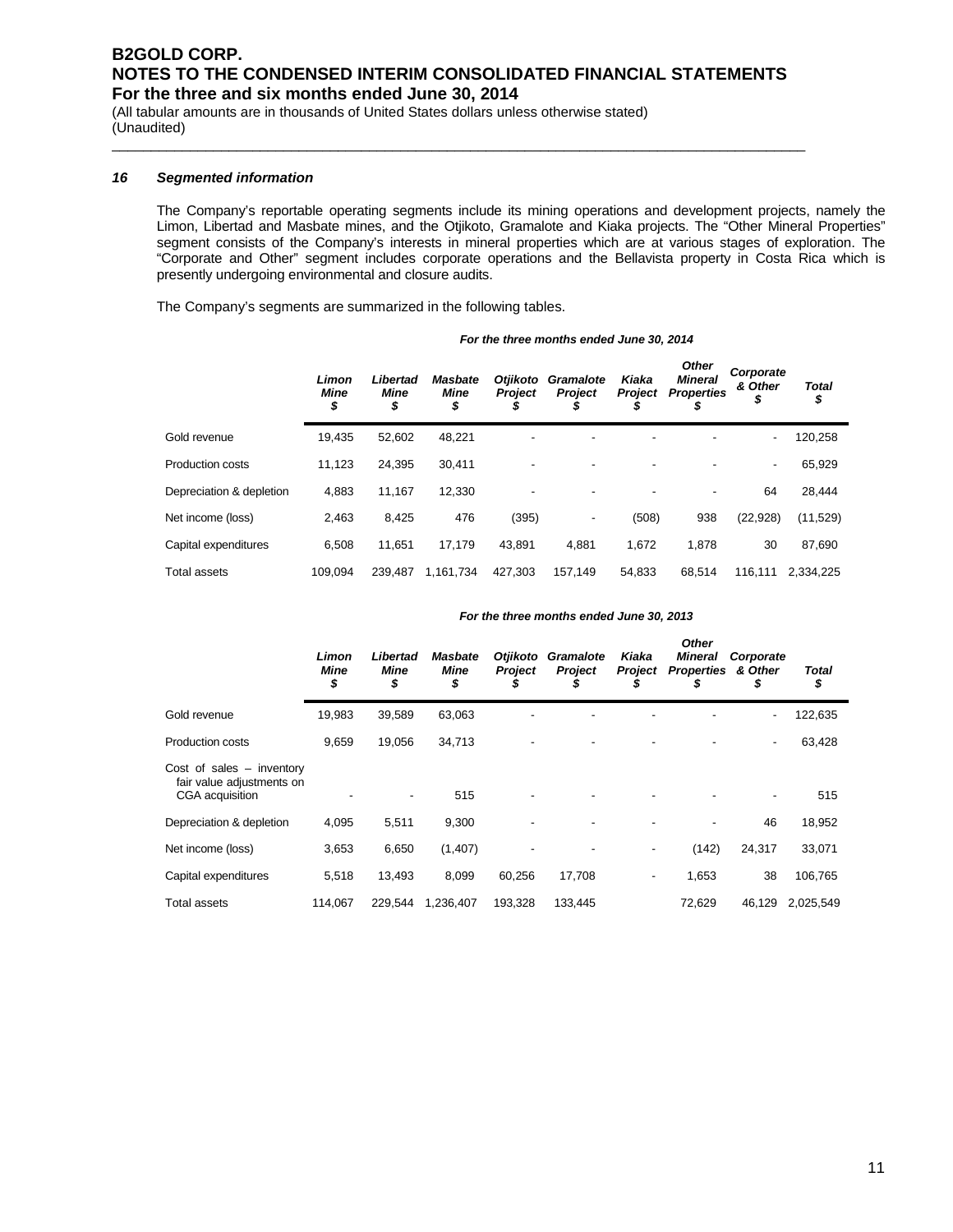\_\_\_\_\_\_\_\_\_\_\_\_\_\_\_\_\_\_\_\_\_\_\_\_\_\_\_\_\_\_\_\_\_\_\_\_\_\_\_\_\_\_\_\_\_\_\_\_\_\_\_\_\_\_\_\_\_\_\_\_\_\_\_\_\_\_\_\_\_\_\_\_\_\_\_\_\_\_\_\_\_\_\_\_\_\_\_\_\_

(All tabular amounts are in thousands of United States dollars unless otherwise stated) (Unaudited)

|                          | Limon<br>Mine<br>\$ | Libertad<br><b>Mine</b><br>\$ | <b>Masbate</b><br><b>Mine</b><br>\$ | Otjikoto<br><b>Project</b><br>\$ | <b>Gramalote</b><br><b>Project</b> | Kiaka<br><b>Project</b> | <b>Other</b><br><b>Mineral</b><br><b>Properties</b> | Corporate<br>& Other<br>\$ | <b>Total</b><br>\$ |
|--------------------------|---------------------|-------------------------------|-------------------------------------|----------------------------------|------------------------------------|-------------------------|-----------------------------------------------------|----------------------------|--------------------|
| Gold revenue             | 37,751              | 102,599                       | 108,928                             | $\overline{\phantom{a}}$         |                                    |                         |                                                     | ۰                          | 249,278            |
| Production costs         | 19.992              | 43.848                        | 64,394                              | $\overline{\phantom{a}}$         | ٠                                  | -                       | $\overline{\phantom{a}}$                            | $\overline{\phantom{a}}$   | 128,234            |
| Depreciation & depletion | 8,945               | 21,353                        | 23,392                              |                                  |                                    |                         | $\overline{\phantom{a}}$                            | 126                        | 53,816             |
| Net income (loss)        | 5,494               | 17,151                        | 11,072                              | (129)                            | ٠                                  | (508)                   | 158                                                 | (68, 745)                  | (35, 507)          |
| Capital expenditures     | 12,327              | 20.593                        | 28.369                              | 106.456                          | 8.136                              | 3,557                   | 3,287                                               | 34                         | 182,759            |
| Total assets             | 109.094             | 239.487                       | 1.161.734                           | 427.303                          | 157.149                            | 54.833                  | 68.514                                              | 116.111                    | 2.334.225          |

#### *For the six months ended June 30, 2014*

#### *For the six months ended June 30, 2013*

|                                                                             | Limon<br>Mine<br>\$ | Libertad<br>Mine<br>\$ | Masbate<br>Mine<br>\$ | Otjikoto<br><b>Project</b><br>5 | Gramalote<br><b>Project</b> | Kiaka<br>Project         | <b>Other</b><br>Mineral<br><b>Properties</b><br>\$ | Corporate<br>& Other<br>\$ | Total<br>\$ |
|-----------------------------------------------------------------------------|---------------------|------------------------|-----------------------|---------------------------------|-----------------------------|--------------------------|----------------------------------------------------|----------------------------|-------------|
| Gold revenue                                                                | 44,888              | 82,996                 | 149,604               |                                 |                             |                          |                                                    | $\overline{\phantom{0}}$   | 277,488     |
| <b>Production costs</b>                                                     | 20,117              | 36,190                 | 77.466                | -                               |                             |                          |                                                    | ۰                          | 133,773     |
| Cost of sales $-$ inventory<br>fair value adjustments on<br>CGA acquisition |                     | ٠                      | 32,869                | ٠                               |                             |                          |                                                    | $\overline{\phantom{a}}$   | 32,869      |
| Depreciation & depletion                                                    | 7,761               | 11,672                 | 13,704                | -                               |                             |                          |                                                    | 88                         | 33,225      |
| Net income (loss)                                                           | 8,144               | 19,632                 | 1,838                 |                                 |                             |                          | (273)                                              | 3,793                      | 33,134      |
| Capital expenditures                                                        | 10,393              | 22,952                 | 14.330                | 69,736                          | 32,545                      | $\overline{\phantom{a}}$ | 3,428                                              | 279                        | 153,663     |
| <b>Total assets</b>                                                         | 114,067             | 229.544                | 1,236,407             | 193.328                         | 133,445                     | ٠                        | 72,629                                             | 46,129                     | 2,025,549   |

The Company's mining interests are located in the following geographical locations

|                     | <b>June 30,</b><br>2014<br>\$ | December 31,<br>2013<br>\$ |
|---------------------|-------------------------------|----------------------------|
| Mining interests    |                               |                            |
| Philippines         | 863,950                       | 858,871                    |
| Nicaragua           | 295,253                       | 286,110                    |
| Namibia             | 383,750                       | 289,945                    |
| Colombia            | 186,856                       | 178,368                    |
| <b>Burkina Faso</b> | 54,527                        | 50,550                     |
| Costa Rica          | 2,611                         | 2,611                      |
| Canada              | 899                           | 990                        |
|                     | 1,787,846                     | 1,667,445                  |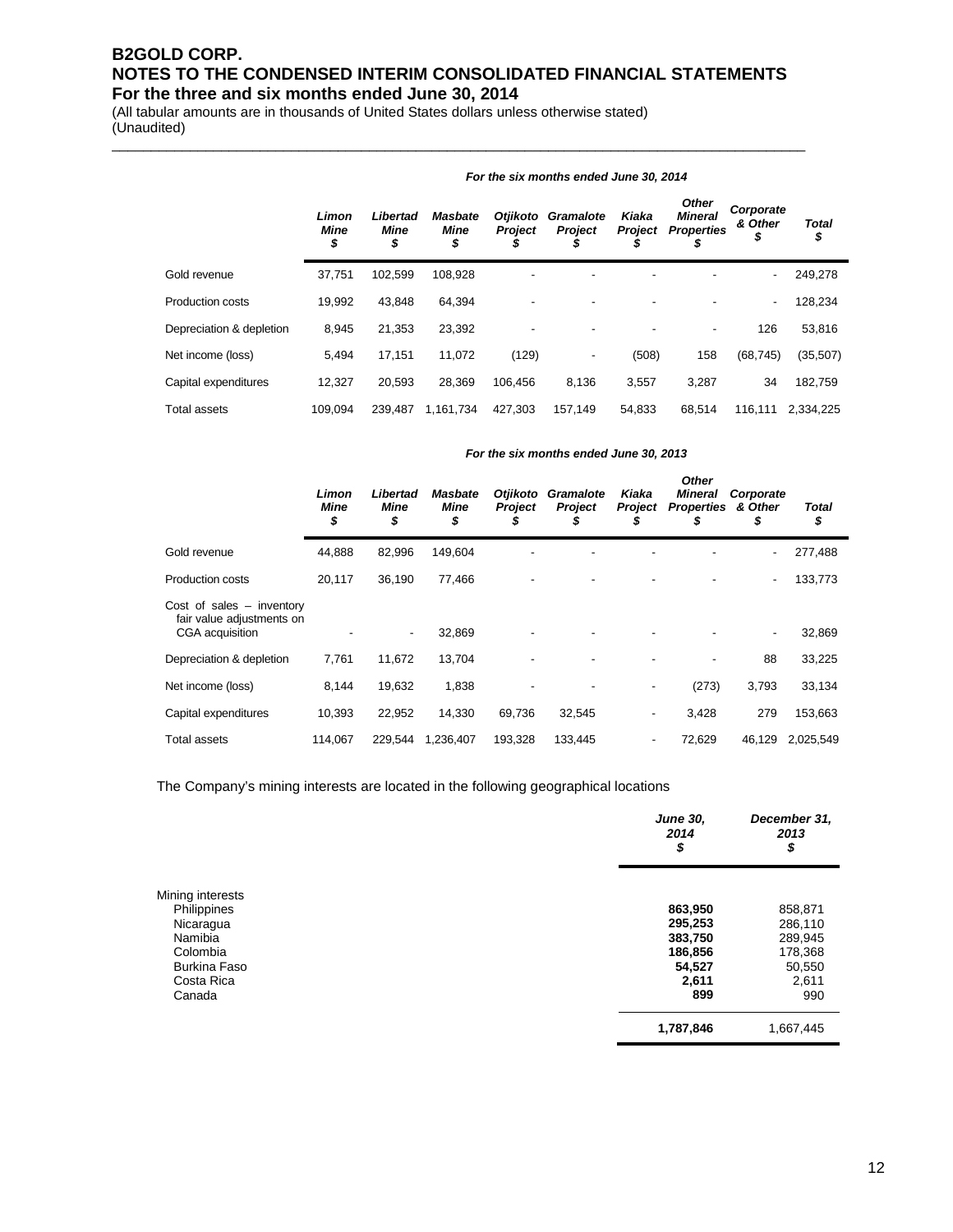\_\_\_\_\_\_\_\_\_\_\_\_\_\_\_\_\_\_\_\_\_\_\_\_\_\_\_\_\_\_\_\_\_\_\_\_\_\_\_\_\_\_\_\_\_\_\_\_\_\_\_\_\_\_\_\_\_\_\_\_\_\_\_\_\_\_\_\_\_\_\_\_\_\_\_\_\_\_\_\_\_\_\_\_\_\_\_\_\_

(All tabular amounts are in thousands of United States dollars unless otherwise stated) (Unaudited)

#### *17 Commitments*

As at Jun 30, 2014, the Company had the following significant commitments (in addition to those disclosed elsewhere in these financial statements):

- In connection with the proposed acquisition of Papillon described in Note 4, a reimbursement fee of \$5.7 million is payable by the Company to Papillon if the Scheme is not successful due to specified events.
- Purchase of \$9.0 million of parts and equipment for the construction of the Otjikoto project mill and power plant in Namibia during the second half of 2014.
- Payments of \$2.8 million for Otjikoto project mobile equipment to be incurred in the first quarter of 2015.
- Land payments of \$8.7 million (the Company's 49% share) with respect to the acquisition of land at the Gramalote project in Colombia. It is expected that \$2.3 million will be paid in 2014, \$6.1 million in 2015 and the remaining \$0.3 million in 2016.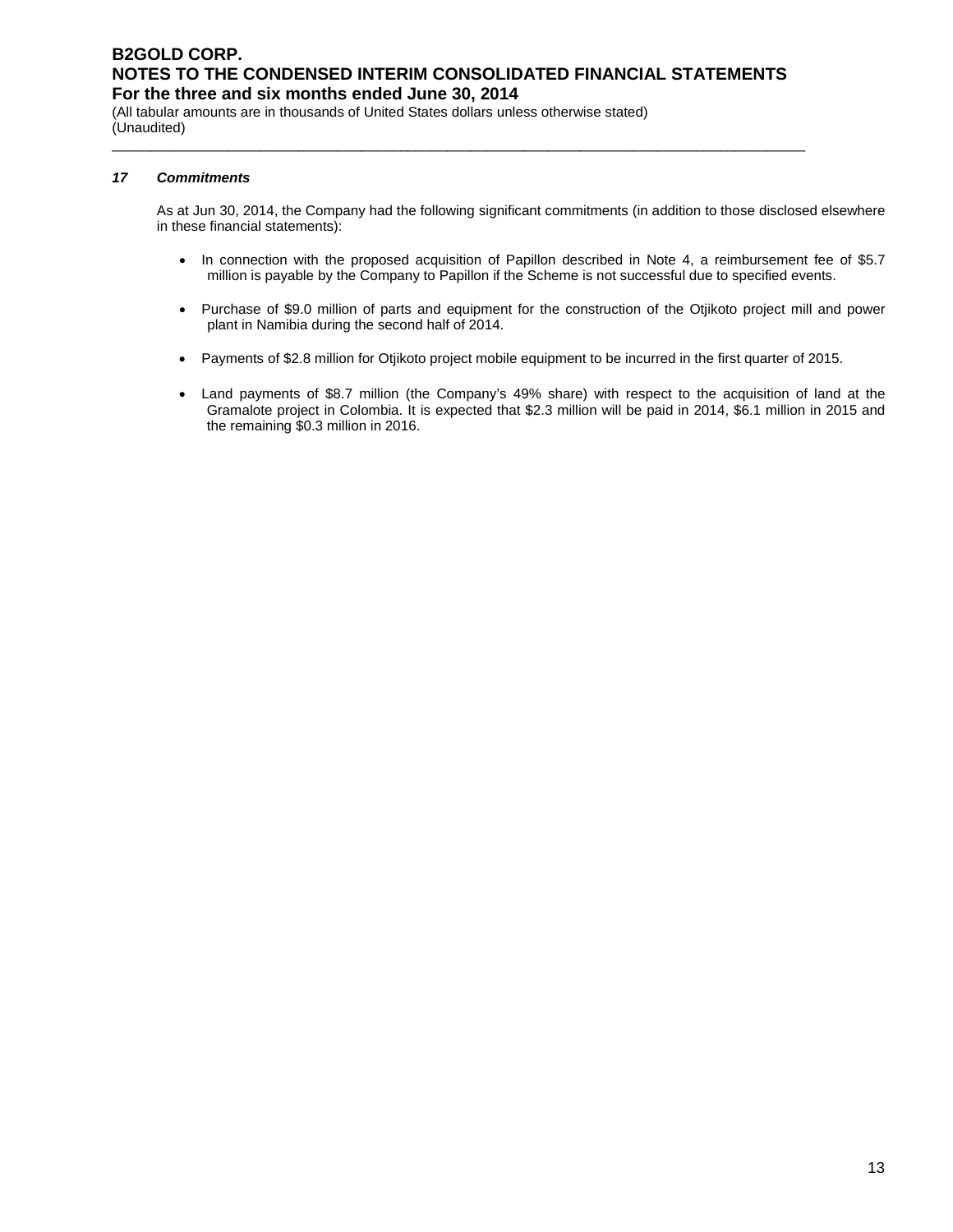### **B2GOLD CORP. MINING INTERESTS SCHEDULE (NOTE 18)**  *For the six months ended June 30, 2014*

**(All tabular amounts are in thousands of United States dollars) (Unaudited)**

|                                              |                                               |                                                  | Cost                     |                                          |                                        |                                               | <b>Accumulated depreciation</b> |                          |                                        | Net carrying value     |                        |
|----------------------------------------------|-----------------------------------------------|--------------------------------------------------|--------------------------|------------------------------------------|----------------------------------------|-----------------------------------------------|---------------------------------|--------------------------|----------------------------------------|------------------------|------------------------|
|                                              | <b>Opening</b><br>balance at<br>Dec. 31, 2013 | <b>Acquisition</b><br>costs/<br><b>Additions</b> | Disposals/<br>write-offs | Cumulative<br>translation<br>adjustments | Closing<br>balance at<br>Jun. 30, 2014 | <b>Opening</b><br>balance at<br>Dec. 31, 2013 | <b>Depreciation</b>             | Disposals/<br>write-offs | Closing<br>balance at<br>Jun. 30, 2014 | As at<br>Jun. 30, 2014 | As at<br>Dec. 31, 2013 |
|                                              | \$                                            | \$                                               | \$                       | \$                                       | \$                                     | \$                                            | \$                              | \$                       | \$                                     | \$                     | \$                     |
| Property, plant & equipment<br>Masbate       |                                               |                                                  |                          |                                          |                                        |                                               |                                 |                          |                                        |                        |                        |
| - Masbate Mine                               | 723,155                                       | 32,782                                           | (5,647)                  | $\blacksquare$                           | 750,290                                | (40, 744)                                     | (22, 857)                       | 801                      | (62, 800)                              | 687,490                | 682,411                |
| - Undeveloped mineral interests              | 176,460                                       | J.                                               |                          | $\overline{a}$                           | 176,460                                | ÷.                                            |                                 |                          |                                        | 176,460                | 176,460                |
| Libertad (including Jabali)                  | 259,518                                       | 23,211                                           |                          | $\overline{\phantom{a}}$                 | 282,729                                | (83, 927)                                     | (21, 120)                       | $\overline{\phantom{a}}$ | (105, 047)                             | 177,682                | 175,591                |
| Limon                                        | 120,139                                       | 12,398                                           |                          | $\blacksquare$                           | 132,537                                | (44, 970)                                     | (8, 128)                        |                          | (53,098)                               | 79,439                 | 75,169                 |
|                                              | 1,279,272                                     | 68,391                                           | (5,647)                  | $\overline{\phantom{a}}$                 | 1,342,016                              | (169, 641)                                    | (52, 105)                       | 801                      | (220, 945)                             | 1,121,071              | 1,109,631              |
| Mineral properties (non-depletable)          |                                               |                                                  |                          |                                          |                                        |                                               |                                 |                          |                                        |                        |                        |
| Otjikoto (mine under construction)           | 289,945                                       | 96,226                                           |                          | (2, 421)                                 | 383,750                                |                                               |                                 |                          |                                        | 383,750                | 289,945                |
| Kiaka                                        | 50,550                                        | 3,977                                            |                          |                                          | 54,527                                 |                                               |                                 |                          |                                        | 54,527                 | 50,550                 |
| Mocoa                                        | 28,200                                        | 306                                              |                          |                                          | 28,506                                 |                                               |                                 |                          |                                        | 28,506                 | 28,200                 |
| Trebol & Pavon                               | 24,870                                        | 1,667                                            |                          |                                          | 26,537                                 |                                               |                                 |                          |                                        | 26,537                 | 24,870                 |
| San Jose                                     | 1,123                                         | 87                                               |                          |                                          | 1,210                                  |                                               |                                 |                          |                                        | 1,210                  | 1,123                  |
| Calibre                                      | 8,496                                         | 532                                              |                          |                                          | 9,028                                  |                                               |                                 |                          | $\overline{\phantom{a}}$               | 9,028                  | 8,496                  |
| Other                                        | 861                                           | 496                                              | ÷,                       |                                          | 1,357                                  |                                               |                                 |                          | $\overline{\phantom{a}}$               | 1,357                  | 861                    |
|                                              | 404,045                                       | 103,291                                          | ÷,                       | (2, 421)                                 | 504,915                                |                                               |                                 |                          | ÷,                                     | 504,915                | 404,045                |
| Corporate & other                            |                                               |                                                  |                          |                                          |                                        |                                               |                                 |                          |                                        |                        |                        |
| Bellavista                                   | 2,611                                         | ÷                                                |                          | ÷,                                       | 2,611                                  |                                               |                                 |                          |                                        | 2,611                  | 2,611                  |
| Office, furniture & equipment                | 1,688                                         | 35                                               |                          | $\overline{\phantom{a}}$                 | 1,723                                  | (698)                                         | (126)                           | $\overline{\phantom{a}}$ | (824)                                  | 899                    | 990                    |
|                                              | 4,299                                         | 35                                               | $\overline{\phantom{a}}$ | $\overline{\phantom{a}}$                 | 4,334                                  | (698)                                         | (126)                           |                          | (824)                                  | 3,510                  | 3,601                  |
| Investments (incorporated joint<br>ventures) |                                               |                                                  |                          |                                          |                                        |                                               |                                 |                          |                                        |                        |                        |
| Gramalote                                    | 148,967                                       | 8,182                                            |                          | ÷,                                       | 157,149                                |                                               |                                 |                          |                                        | 157,149                | 148,967                |
| Quebradona                                   | 1,201                                         | $\overline{\phantom{a}}$                         | $\overline{\phantom{a}}$ | $\overline{\phantom{a}}$                 | 1,201                                  |                                               |                                 |                          | $\overline{\phantom{a}}$               | 1,201                  | 1,201                  |
|                                              | 150,168                                       | 8,182                                            | ÷,                       | $\blacksquare$                           | 158,350                                | $\blacksquare$                                | $\overline{\phantom{a}}$        | $\sim$                   | $\blacksquare$                         | 158,350                | 150,168                |
|                                              | 1,837,784                                     | 179,899                                          | (5,647)                  | (2, 421)                                 | 2,009,615                              | (170, 339)                                    | (52, 231)                       | 801                      | (221, 769)                             | 1,787,846              | 1,667,445              |